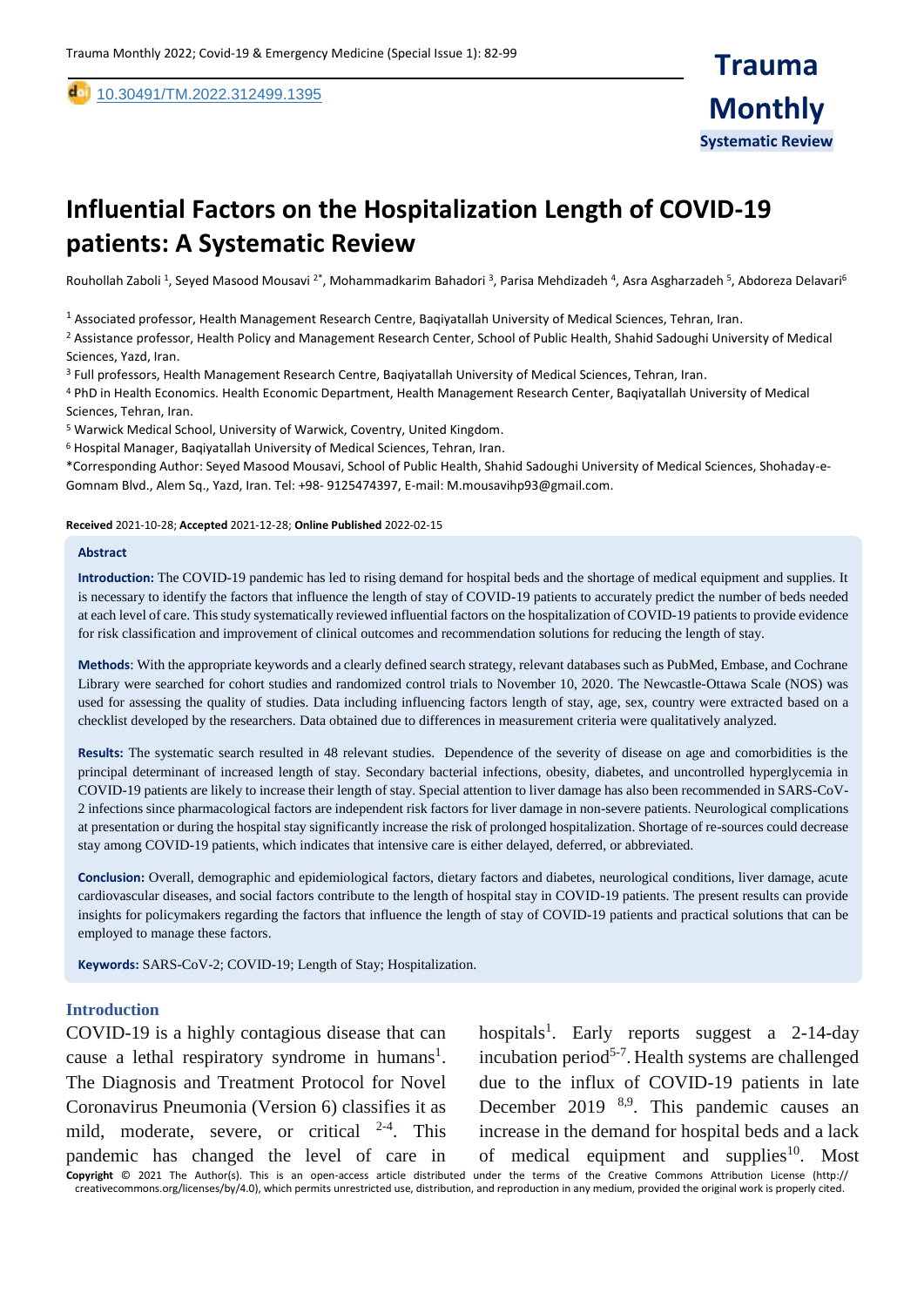individuals infected with SARS-CoV-2 experience mild to moderate symptoms (cough, fever, and dyspnea) and do not need hospitalization. However, patients with severe pneumonia symptoms require clinical care.

The severity of Covid-19 among hospitalized patients can be temporally described in terms of the length of stay in the intensive care unit (ICU), duration of mechanical ventilation, and the possibility of death  $11$ . The rapid increase in Covid-19 cases raises severe concerns about the potential impact of this pandemic on resource-limited health systems in low- and middle-income countries (LMICs).

Predicting the demand for hospital beds and required types of equipment and staff provides crucial evidence for decision-making and contingency planning  $12,13$ . These requirements estimate the number of patients that need to be hospitalized and the duration of hospital care required for each patient. Since COVID-19 occurs at different levels of severity, hospital care may be provided in general wards for patients with mild symptoms, high dependency units for patients that require oxygen support, or ICUs for patients with intubated mechanical ventilation 12-14 .

Due to changes in COVID-19 care guidelines, length of stay (LOS) depends on the level of care and the geographical setting <sup>15,16</sup>. Evolving knowledge about effective treatments and clinical pathways and availability of staff, beds, and equipment are also likely to influence the required duration and level of care. Patient characteristics such as age and comorbidities also affect the severity of the disease  $16-18$ , which is possible to affect LOS 9,19. Among the treatment methods used, studies have shown that prescribing angiotensinconverting enzyme inhibitors (ACEi) and angiotensin receptor blockers (ARBs) was associated with reduced LOS. Prompt discharge may indicate a better improvement of the disease or unmeasured factors that accelerate the discharge process by normalizing oxygen levels . Corticosteroid therapy (CST) was not associated

with a reduction in short-term mortality but possibly with a delay in viral clearance in patients hospitalized with COVID-19 of different severities  $21$ . In case of significant differences in patient characteristics, capacity planning can be applied to predict the number of beds required at each level of care.

Various studies have provided an estimate of LOS, but they often report a summary of statistics instead of direct results. Nonetheless, many studies have been conducted on the epidemiological and clinical characteristics of COVID-19 patients, including LOS<sup>22-24</sup>. This study systematically was reviewed influential factors on the hospitalization of COVID-19 patients to provide evidence for risk classification and improvement of clinical outcomes and recommendation solutions for reducing the length of stay.

## **Methods**

## **Protocol**

The present research was a systematic review of all cohort studies and randomized control trials on factors in the LOS of COVID-19 patients. This systematic review was conducted based on a predefined protocol and following the Preferred Reporting Items for Systematic Reviews (PRISMA) guidelines.

## **Search strategy**

The most important and relevant medical databases were systematically searched, including Cochrane Library, Google Scholar, Embase, PubMed, and Clinical Trials, govto November 10, 2020. In addition, the reference lists of the identified articles were reviewed to find more relevant papers. According to PRISMA, the study population was coronavirus patients, the factors affecting the length of stay were intervention, and the outcome was the length of stay. Searched keywords were SARS-CoV-2, 2019 novel coronavirus, coronavirus disease, COVID-19, length of stay, LOS, and admission duration. The sample search strategy of one of the data-bases: ((COVID-19) or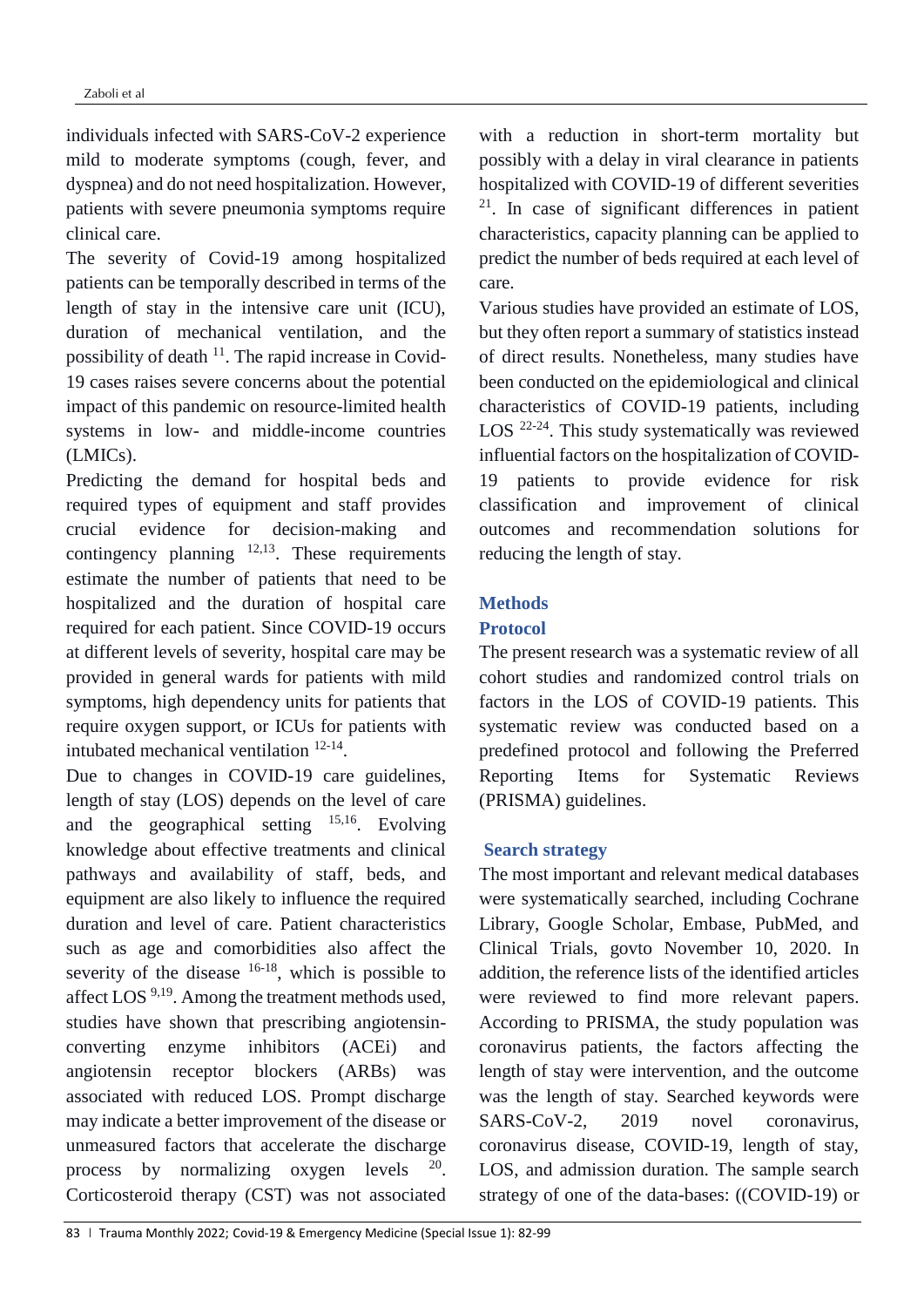(SARS-CoV-2 Virus) or (Severe acute respiratory syndrome coronavirus 2) or (2019 novel coronavirus) or (2019-nCoV) or (Wuhan coronavirus)) AND ((length of stay) or (LOS) or (admission duration) or (admission length)) AND ((randomized controlled trial) or (cohort analysis)).

# **Eligibility criteria**

The inclusion and exclusion criteria were as follows:

• Inclusion criteria: All studies published (as pre-print or publication) between January 1, 2020, and November 10, 2020, about the length of stay and underlying factors in COVID-19 patients.

• Exclusion criteria: Studies that reported LOS for individuals that had been hospitalized for reasons other than COVID-19 were excluded. In addition, studies on patients with chronic comorbidities, studies on non-human samples, systematic reviews, and studies not published in English were also excluded.

## **Study selection**

Endnote Manager software was used to identify duplicates, categorize data, and screen studies from different databases. The title and abstract of the articles were screened independently by two reviewers based on some criteria (study design, language, studied factors, and human samples), and discrepancies were resolved by a third reviewer. The full texts of relevant articles were also reviewed by two reviewers, and a checklist developed by the researchers was used for data extraction. Discrepancies were again resolved by a third reviewer. Finally, the total number of patients evaluated during treatment was obtained.

## **Quality assessment**

The quality of the included studies was assessed based on the Newcastle-Ottawa Scale (NOS). This checklist consists of three domains, including selection, comparability, and outcome, with eight items that can be rated with a maximum of one star in the selection and outcome do-mains and a maximum of two stars in the comparability domain. The quality of each study was assessed based on the

total number of awarded stars. Studies with up to three stars are considered poor quality  $25-27$ , those with three to five stars are regarded as fair quality <sup>28-31</sup>, and those with higher than five stars are regarded as good quality <sup>32-34</sup>.

## **Outcome measurement**

In addition to identifying the factors influencing the LOS of COVID-19 patients, the results of studies were also reported by average age, country, and LOS. Most studies reported the median LOS of COVID-19 patients in a specific sample along with factors that influence it. Studies that did not report the mean or median were included in the comparative graph, but their results were not summarized.

## **Statistical analysis**

The results of the studies are provided in a comparative table by the mean and median LOS of COVID-19 patients and factors such as age, sex, and comorbidities. Given the differences in measures of outcome (mean, median, HR), the results are qualitatively analyzed.

# **Results**

Overall, 1,332 studies were extracted, and after removing redundant cases, 1,266 were screened by title. After screening the abstracts, 58 studies were included in the full-text review and, finally, 48 articles were included in the present research. Among the studies reviewed, two studies were accepted and one study was in press. The obtained data are the results of cohort and observational studies. The screening procedure is displayed using a PRISMA flow diagram (Fig. 1).

The evaluated studies are displayed in Fig. 1. Overall, 48 articles were included in the final phase of the research, of which 42 were retrospective cohort, and six were prospective cohort studies. Overall, 15,149 COVID-19 patients were examined in these studies. Of this number, 4,228 were in the treatment groups, and 10,921 were in the control groups. All studies provided the factors influencing LOS in COVID-19 patients in the average between control and treatment groups. In addition, the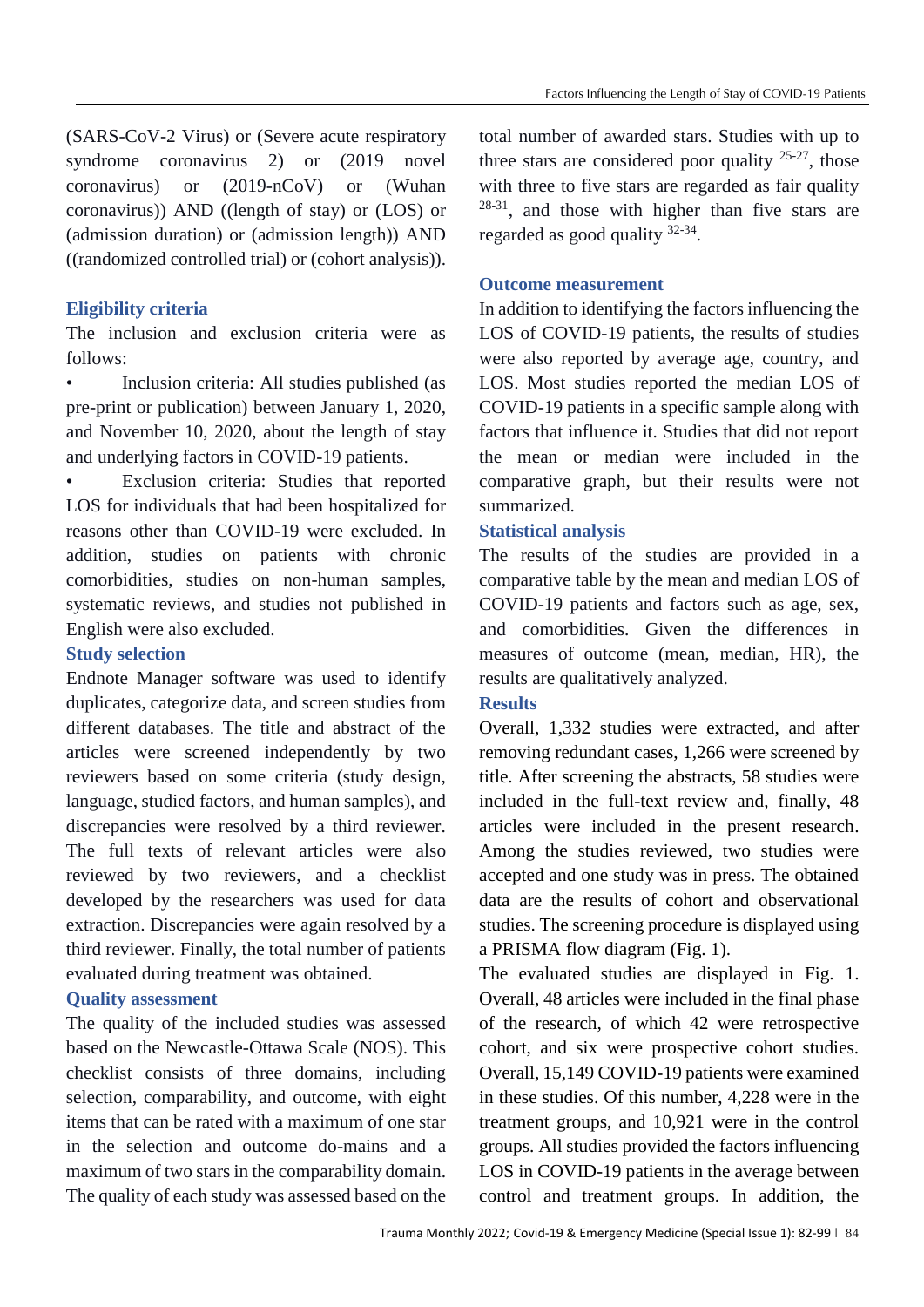number of patients is provided by sex and average age. (Table 1 provides the characteristics of the included studies.)

Studies were conducted especially on adults aged 21-74 years. Generally, further men were studied than women (65% men vs. 35% women). One study examined children with an average age of 6 years. In most studies, LOS was investigated as a secondary outcome concurrently with the factors influencing it. In terms of geographical situation, most studies were conducted in China (48%) and the United States (27%). Two studies were performed in the United Kingdom, two in Italy, one in France, one in Texas, one in India, one in Turkey, one in Australia, and one in Brazil. Two studies did not focus on a specific country. All studies are retrospective cohorts that can affect the quality of the data obtained.



Figure 1: Diagram of the process of searching and studying articles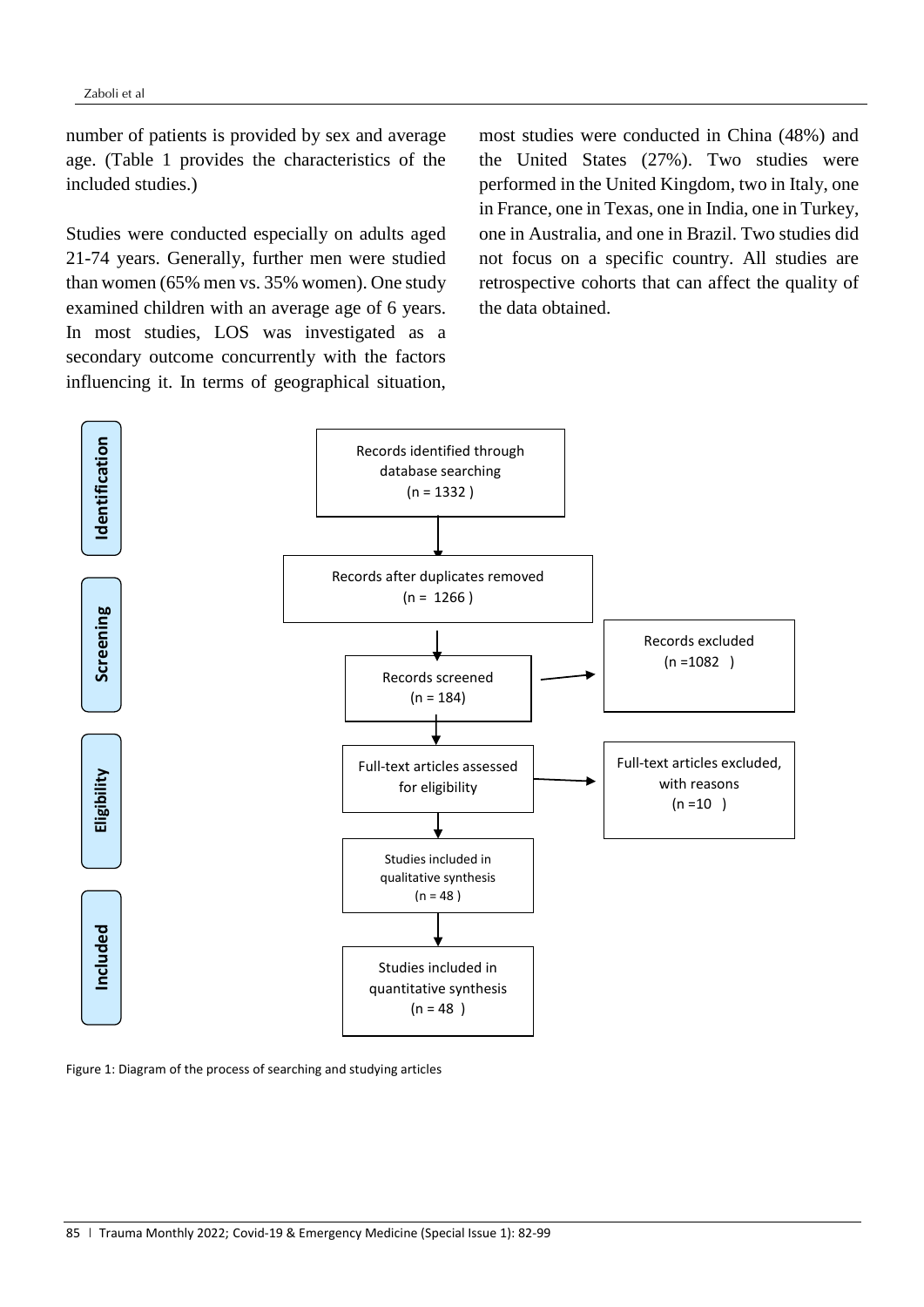

Figure 2: Factors influencing LOS in COVID-19 patients (Based on the average length of stay).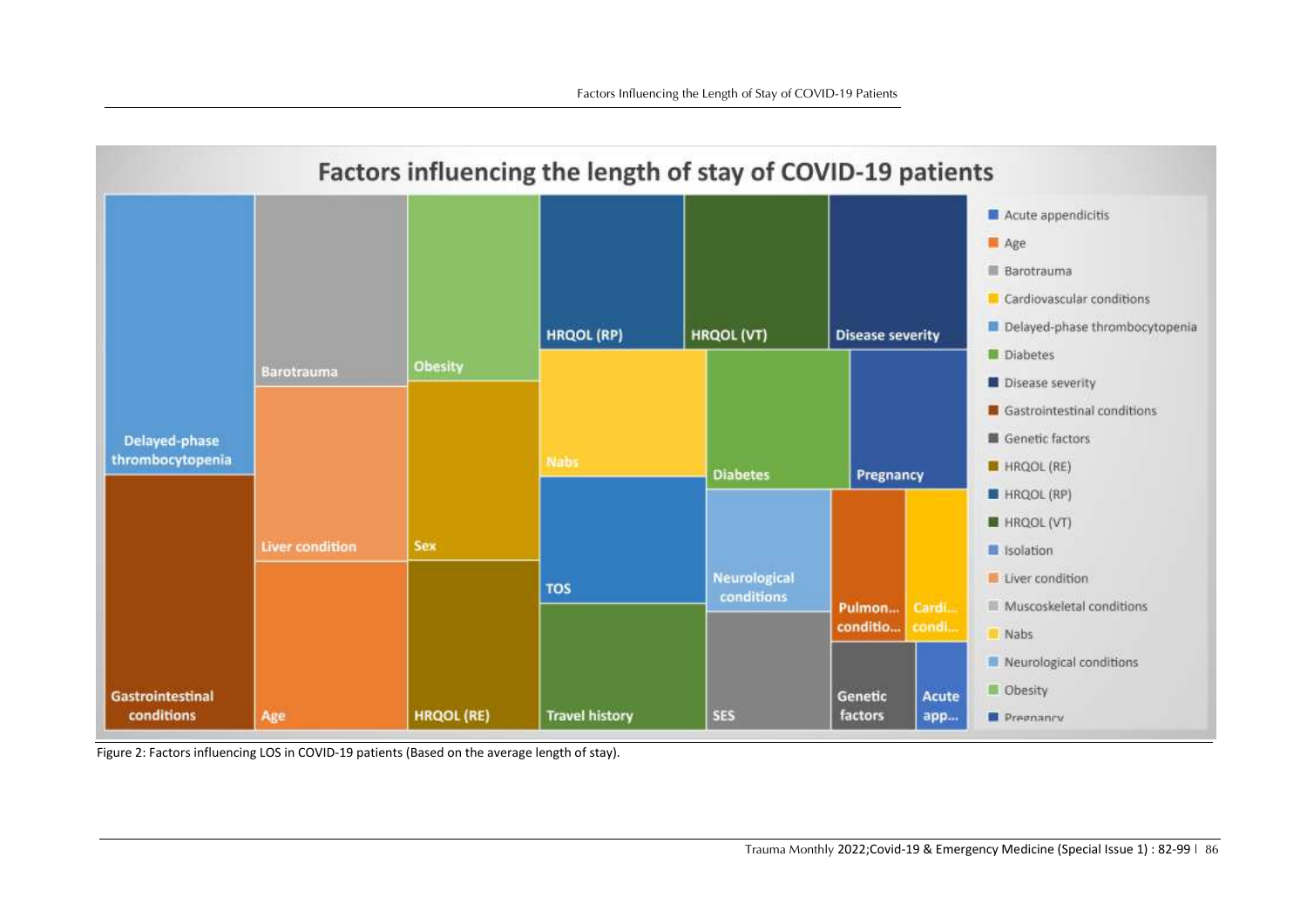|  |  |  | Table 1: The characteristics of the included studies. |  |
|--|--|--|-------------------------------------------------------|--|
|--|--|--|-------------------------------------------------------|--|

| Ref | Ref                          | Authors                 | Year | Country                 | Type of Study                             | Risk factor                                                        | Number of patients |         |           | Gender (Male/Female) |                                             | Age-year (mean $\pm$ SD)/IQR | LoS (Days, mean $\pm$ SD)/IQR        |                           | P               |
|-----|------------------------------|-------------------------|------|-------------------------|-------------------------------------------|--------------------------------------------------------------------|--------------------|---------|-----------|----------------------|---------------------------------------------|------------------------------|--------------------------------------|---------------------------|-----------------|
|     |                              |                         |      |                         |                                           |                                                                    | Treatment          | Control | Treatment | Control              | Treatment                                   | Control                      | Treatment                            | Control                   |                 |
| 03  | (Al-Salameh et<br>al., 2020) | Abdallah Al-<br>salameh | 2020 | France                  | Observational<br>cohort                   | <b>Diabetes</b>                                                    | 115                | 317     | 73/42     | 165/152              | $72 \pm 14.3$                               | $70.6 \pm 16.4$              | $17.1 \pm 11.7$                      | $13.5 \pm 9.1$            |                 |
| 04  | (Alkundi et al.,<br>2020)    | Alamin Alkundi          | 2020 | England                 | Retrospective<br>cross-sectional          | <b>Diabetes</b>                                                    | 87                 | 145     | 63/24     | 82/63                | 71.4(13.1)                                  | 69.9(17.1)                   | 14.4 ( $SD \pm 9.6$ )                | 9.8 ( $SD \pm 17.1$ )     | $\,<$<br>0.0001 |
| 43  | (Yan et al.<br>2020          | Yongli Yan              | 2020 | Hubei.<br>China         | Retrospective<br>cohort                   | <b>Diabetes</b>                                                    | 48                 | 145     | 33/15     | 81/64                | 70 (62 to 77)<br><b>IQR</b>                 | 60 (43 to 71)<br><b>IQR</b>  | $10(6 \text{ to } 13)$<br><b>IQR</b> | 13(9 to 18)<br><b>IOR</b> | 0.001           |
| 19  | (Bode et al.,<br>2020)       | <b>Bruce Bode</b>       | 2020 | U.S.                    | Retrospective<br>observational            | Diabetes and/or<br>uncontrolled<br>hyperglycemia                   | 451                | 671     | 268/183   | 356/315              | $65(24-95)$                                 | $61(18-101)$                 | $5.7(1.1-24.6)$<br><b>IQR</b>        | $4.3(1.0-21.2)$           | < 0.001         |
| 13  | (Li et al., 2020)            | Juvi Li                 | 2020 | Wuhan, China            | Retrospective<br>cohort                   | Ketosis                                                            | 42                 | 616     | 16/26     | 281/335              | 47.0 (38.0-<br>70.3)                        | $58.0(43.0 -$<br>67.0        | 19.0 [12.8-<br>33.3] IQR             | 16.0 [10.0-<br>24.0] IQR  |                 |
|     |                              |                         |      |                         |                                           | Ketosis± diabetes                                                  | 15                 | 27      | 3/12      | 13/14                | $56.0(49.0-$<br>73.0                        | $41.0(30.0 -$<br>56.0        | $33.0(20.0 -$<br>39.0                | $17.0(10.0 -$<br>22.0     |                 |
| 10  | (Liu et al.,<br>2020)        | Gaoli Liu               | 2020 |                         | Retrospective<br>cohort                   | Nutritional risk (NRS<br>2002)                                     | 120                | 21      | 59/61     | 9/12                 | $71.9 \pm 6.0$                              | $70.5 \pm 4.6$               | $32.7 \pm 11.8$                      | $17.0 \pm 9.6$            |                 |
|     |                              |                         |      |                         |                                           | Nutritional risk (MUST)                                            | 58                 | 83      | 29/29     | 39/44                | $70.6 \pm 65.1$                             | $72.5 \pm 6.2$               | $31.5 \pm 11.9$                      | $29.5 \pm 13.3$           |                 |
|     |                              |                         |      |                         |                                           | Nutritional risk (MNA-sf)                                          | 109                | 32      | 54/55     | 14/18                | $72.0 \pm 5.9$                              | $70.8 \pm 5.7$               | $31.9 \pm 12.1$                      | $25.0 \pm 13.6$           |                 |
|     |                              |                         |      |                         |                                           | Nutritional risk (NRI)                                             | 101                | 40      | 54/47     | 14/26                | $71.7 \pm 5.7$                              | $\overline{71.6} \pm 6.2$    | $33.0 \pm 11.1$                      | $23.7 \pm 14.2$           |                 |
| 29  | (Moriconi et<br>al., 2020)   | Diego Moriconi          | 2020 | Pisa, Italy             | Retrospective,<br>observational<br>cohort | Obesity                                                            | 29                 | 71      | 12/17     | 40/31                | $70 \pm 15$                                 | $69 \pm 17$                  | $21 \pm 8$                           | $13 \pm 8$                | 0.0008          |
| 09  | (Hu et al.,<br>2020          | Xiang Hu                | 2020 | Zhejiang, China         | Retrospective,<br>single-center           | Overweight/obesity                                                 | 29                 | 29      |           |                      |                                             |                              | $17.4 \pm$<br>6.1                    | $20.4 \pm 4.4$            |                 |
|     |                              |                         |      |                         |                                           | Abnormal liver function<br>(ALF)                                   | 17                 | 41      |           |                      |                                             |                              | $22.8 \pm 6.5$                       | $17.7 \pm 4.2$            |                 |
|     |                              |                         |      |                         |                                           | Sex                                                                | 36 M               | 22F     | 36        | 22                   | $48.7 \pm 14.4$                             | $50.0 \pm 10.9$              | $20.2 \pm 6.1$                       | $17.5 \pm 3.6$            |                 |
| 39  | (Xie et al.,<br>$2020a$ )    | Hansheng Xie            | 2020 | Wuhan, China            | Retrospective<br>cohort                   | Liver<br>injury                                                    | 29                 | 50      | 21/8      | 22/28                | $62.0(46.0-$<br>67.0                        | 56 (45.5-65.0)               | $15.4(11.0-$<br>16.8)                | $11.4(8.5-14.0)$          | .01             |
| 27  | (Jiang et al.,<br>$2020b$ )  | <b>Saiping Jiang</b>    | 2020 | Zhejiang, China         | Retrospective<br>observational            | Liver injury                                                       | 104                | 27      | 52/52     | 18/9                 | 47.2(13.3)                                  | 67.0(16.2)                   | 15.8(5.1)                            | 19.8(7.1)                 | $\sim$          |
| 16  | (Gu et al.,<br>2020)         | <b>Xuexiang Gu</b>      | 2020 | Huai'an, China          | Retrospective                             | Liver condition (levels of<br>aspartate aminotransferase<br>(AST)) | 66                 | 23      | 35/31     | 22/11                | $43(33-53)$                                 | 44 (35-50)                   | Correlation; r<br>$= 0.334$          |                           | 0.007           |
| 05  | (Chen et al.,<br>$2020b$ )   | Liping Chen             | 2020 | Shanghai, China         | Retrospective,<br>single-center           | Hepatitis B virus (HBV)                                            | 20                 | 306     | 13/7      | 155/151              | 52.5 (44-62.8)                              | $50.5(36-64)$                | $14(10-19)$                          | $14(11-19)$               |                 |
| 15  | (Garcez et al.,<br>2020)     | Flavia B. Garcez        | 2020 | Sao Paulo, Brazil       | Longitudinal<br>observational<br>cohort   | Delirium                                                           | 234                | 473     | 143/91    | 261/212              | 70(.11)                                     | 64 $(\pm 10)$                | $13(8-20)$                           | $10(6-15)$                | < 0.001         |
| 17  | (Wu et al.,<br>2020          | Fan Wu                  | 2020 | Shanghai, China         | Cohort                                    | Level of neutralizing<br>antibodies (nabs)                         | 29 high            | 52 low  | 13/16     | 19/33                | 63 [44-68]                                  | 38 [31-53]                   | 18 [15-22]                           | 14.5 [12-19.5]            | $\sim$          |
| 20  | (McGuinness<br>et al., 2020) | Georgeann<br>McGuinness | 2020 | New York                | Retrospective                             | Barotrauma                                                         | 89                 | 512     | 65/24     | 361/151              | 58 (54-61)                                  | $64(62-65)$                  | $25(22-28)$                          | 18 (17-19)                | < 0.001         |
| 21  | (O'Reilly et al.,<br>2020    | Gerard M<br>O'REILLY    | 2020 | Melbourne,<br>Australia | Prospective<br>cohort                     | Isolation (association<br>between ED<br>LOS and isolation)         | 123                | 324     | 74/49     | 200/124              | 57(23)                                      | 49(21)                       | 259 (210-377)<br>min                 | 204 (126-297)<br>IQR      | $\sim$          |
| 22  | (Zheng et al<br>2020a)       | Hua Zheng               | 2020 | Wuhan, China            | Cohort                                    | Sex                                                                | 924                | 868     | 924/0     | 0/868                | 62 yr (IQR, 51-<br>70;<br>range, $0-95$ yr) |                              | $28(20-42)$                          | $28(20-40)$               |                 |
|     |                              |                         |      |                         |                                           | Age                                                                | 208                | 150     | 108/100   | 78/72                | $<$ 40 yr                                   | 80 yr or over                | 22<br>$(14-31.3)$ IQR                | 34<br>$(24-43.8)$ IQR     |                 |
| 11  | (Peng et al.,<br>2020)       | Hui Peng                | 2020 | Hubei, China            | Retrospective                             | Age (children)                                                     | 75                 |         | 44/36     |                      | $6.06 \pm 4.78$                             |                              | $10.57 \pm 3.22$                     |                           |                 |
| 24  | (Zheng et al.,<br>2020b)     | <b>Jiazhen Zheng</b>    | 2020 | Guangdong, China        | Prospective<br>cohort                     | Redetectable as positive,<br>RP                                    | 27                 | 258     | 12/15     | 116/142              | 44.0 (32.0-<br>62.0                         | $49.0(35.0 -$<br>62.0        | $18.0(13.0 -$<br>24.0)               | 18.0 (13.0-<br>25.0       | 0.822           |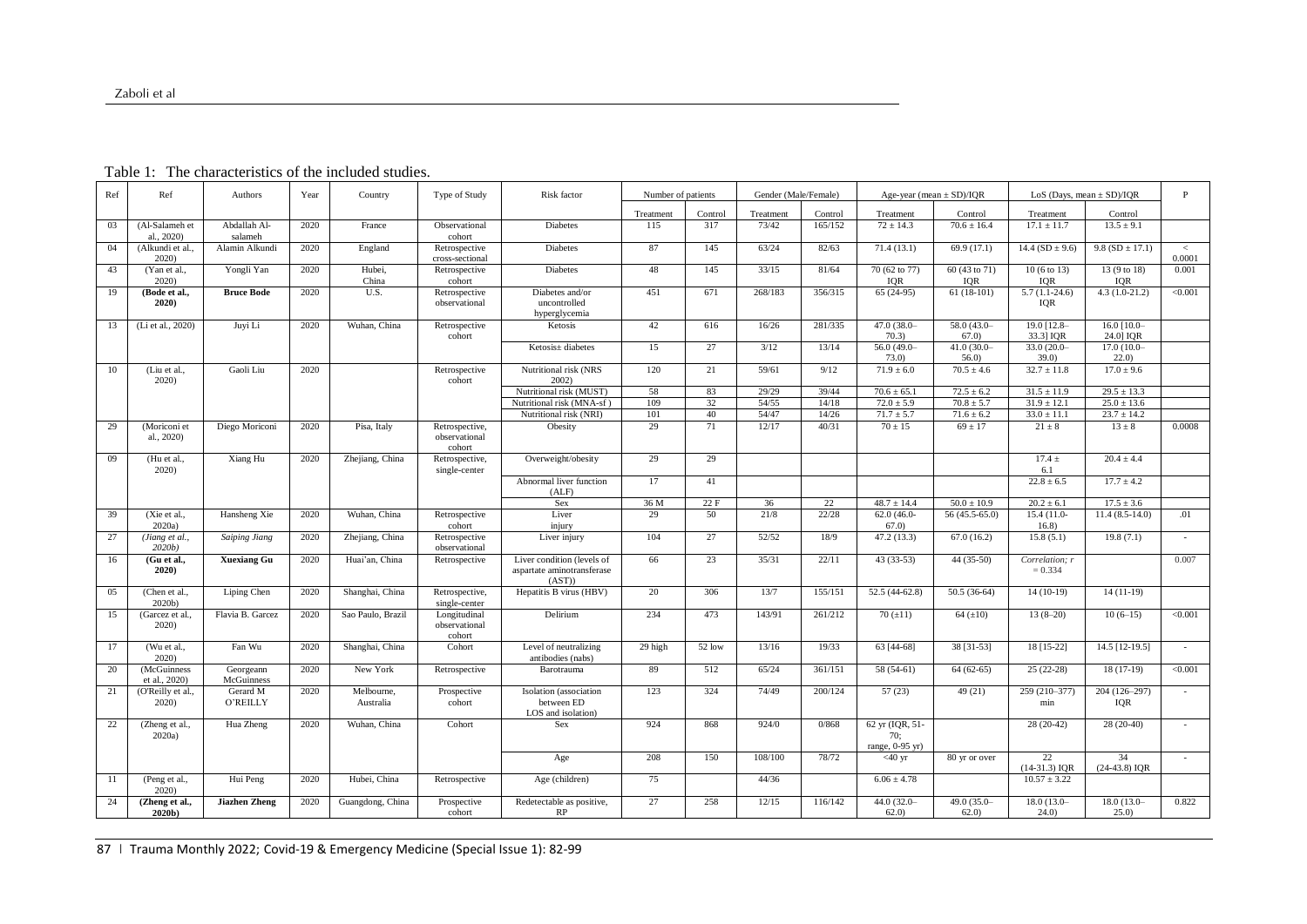| 25 | (Ramachandran<br>et al., 2020b)       | Preethi<br>Ramachandran      | 2020 | New York         | Retrospective<br>cohort                        | Aminotransferases                                            | 20        | 125       | 10/10            | 69/56         | 59.5 (46,70.8)             | 63 (53.5, 74)                    | 7(4.3, 10.3)<br><b>IOR</b>                 | 7(5,10)                            | 0.78    |
|----|---------------------------------------|------------------------------|------|------------------|------------------------------------------------|--------------------------------------------------------------|-----------|-----------|------------------|---------------|----------------------------|----------------------------------|--------------------------------------------|------------------------------------|---------|
| 26 | (Spoldi et al.,<br>2020)              | Chiara Spoldi                | 2020 | Lombardy, Italy  | Retrospective<br>cross-sectional               | Olfactory cleft mucosal<br>thickening<br>(OCMT)              | 16        | 47        | 9/7              | 30/17         | 74.74±21.01<br>$(43 - 89)$ | $77.82 \pm 16.65$<br>$(45 - 95)$ | $16±4(12-24)$                              | $9±14.5(1-44)$                     | .009    |
| 28 | (Chachkhiani<br>et al., 2020)         | David<br>Chachkhiani         | 2020 | Louisiana        | Retrospective<br>cohort                        | Neurological complaints                                      | 34        | 216       | 15/19            | 98/118        | $68 \pm 14$                | $59 \pm 15$                      | $HR = 1.7$ ,<br>$(1.1, 2.5, p =$<br>0.0001 |                                    | $\sim$  |
| 30 | (Zhang et al.,<br>2020a               | Jiancheng Zhang              | 2020 | Wuhan, China     | Retrospective,<br>single-center<br>cohort      | Sleep quality (good/poor)                                    | 60        | 75        | 40/20            | 38/37         | 61 (51-68) IQR             | $64(56-70)$                      | $25.0(20.5 -$<br>36.5) IQR                 | $33.0(23.0 -$<br>47.0              | 0.0116  |
| 37 | (Abbaspour<br>Kasgari et al.,<br>2020 | Hyunjoong W.<br>Kim          | 2020 | U.S.             | Retrospective<br>cohort                        | Oxygen saturation                                            | 184       | 226       | 92/92            | 114/112       | 63                         | 55                               | HR=1.0509<br>$(CI=1.0089-$<br>1.0946       |                                    | 0.0170  |
|    |                                       |                              |      |                  |                                                | X-ray grade<br>(>1, 0)                                       | 184       | 226       | 92/92            | 114/112       | 63                         | 55                               | HR=0.6125<br>$(CI=0.5134-$<br>0.7307       |                                    | < 0.001 |
| 34 | (Turcotte et al.<br>2020)             | Justin J. Turcotte           | 2020 | U.S.             | Retrospective,<br>observational<br>case series | Disease severity                                             | 48        | 69        | 26/22            | 36/33         | $70.2 \pm 12.1$            | $62.6 \pm 16.9$                  | $18.36 \pm 11.86$                          | $9.26 \pm 7.53$                    |         |
| 06 | (Wei et al.,<br>2020)                 | Yiping Wei                   | 2020 | Hubei, China     | Single center<br>descriptive                   | Disease severity                                             | 14        | 262       | 10/4             | 145/117       | 65.0 (60.0-<br>72.8)       | $50.0(39.0 -$<br>57.0            | $21.5(14.0 -$<br>21.0                      | 18.0 (15.0-<br>24.0)<br><b>IQR</b> | 0.44    |
| 38 | (Wang et al.,<br>2020a                | Dawei Wang                   | 2020 | Wuhan, China     | Retrospective<br>cohort                        | Disease severity                                             | 36        | 102       | 22/14            | 53/49         | 66 (57-78) IQR             | $51(37-62)$                      | $8.0(4.5-10.0)$<br>IQR                     | $6.0(3.0-7.0)$<br>IQR              | .009    |
| 46 | (Xu et al.,<br>2020 <sub>b</sub>      | Jiqian Xu                    | 2020 | Wuhan, China     | Retrospective<br>cohort                        | Disease severity                                             | 92        | 147       | 53/39            | 90/57         | $57.5 \pm 13.5$            | $65.7 \pm 12.2$                  | 26.5 [19-46.5]<br>IQR                      | 12 [8-18] IQR                      | < 0.001 |
| 14 | (Mishra et al.,                       | <b>Vinavak Mishra</b>        | 2020 | Karnataka, India | Retrospective                                  | Severity of symptoms                                         | 30        | 360       | 21/9             | 254/105       | $21 - 40$                  | $21 - 40$                        | $15.3(3-17)$                               | $17(15-20)$                        |         |
| 35 | 2020)<br>(Li, 2020)                   | BinBin Li                    | 2020 | Yongjia, China   | cohort<br>Retrospective                        | <b>Travel history</b><br>Time of symptom onset               | 123<br>12 | 267<br>26 | 87/36<br>$IRRF=$ | 189/78<br>IRR | $21 - 40$<br>$IRR=1.016$   | $21 - 40$<br>IRR=1.007           | $18(15-21)$<br>IRR= 0.997; CI              | $17.5(15-20)$<br>IRR= 0.980; CI    | 0.633   |
|    |                                       |                              |      |                  |                                                | (TOS)                                                        |           |           | 1.133            | $F=1.078$     |                            |                                  | $(0.984 -$<br>1.010                        | $(0.967 -$<br>0.993)               | /0.003  |
| 23 | (Jabri et al.,<br>2020)               | Ahmad Jabri                  | 2020 | Northeast Ohio   | Retrospective<br>cohort                        | Stress cardiomyopathy                                        | 20        | 6         | 7/13             | 3/3           | 67 [57-75]                 | 67 [59-74]<br><b>IOR</b>         | $8(6-9)$                                   | $4(3-4)$                           | 0.006   |
| 45 | (Zhang et al.,<br>2020 <sub>b</sub>   | Lijuan Zhang                 | 2020 | Wuhan, China     | Retrospective<br>cohort                        | Stroke                                                       | 49        | 602       | 33/16            | 259/343       | $70(67-84)$                | $55(37-67)$                      | 34 (27-48) IQR                             | $23(15-32)$<br>IQR                 | < 0.001 |
| 49 | (Bhatt et al.,<br>2020)               | Ankeet S. Bhatt              | 2020 | U.S.             | Retrospective<br>longitudinal<br>trends        | Acute cardiovascular<br>conditions                           | 231       | 404       | 128/103          | 233/171       | 70.3 15.1                  | 71.1 13.8                        | $4.8(2.4 - 8.3)$                           | $6.0(3.1-9.6)$                     | 0.003   |
| 40 |                                       | Nicolas Hellmuth<br>Dreifuss | 2020 |                  | Prospective<br>cohort                          | Acute appendicitis                                           | 15        | 65        | 6/9              | 32/33         | $39.4(16-80)$              | $41.8(16-83)$                    | $3.9(1-17)$                                | $1.9(1-30)$                        | 0.11    |
| 31 | (Xu et al.,<br>$2020a$ )              | Hai Xu                       | 2020 | New York         | Retrospective<br>cohort                        | Pulmonary embolisms<br>(PESI risk stratification<<br>$>85$ ) | 35        | 66        |                  |               | 62 ( $\pm$ 15)             | 62 ( $\pm$ 15)                   | $9.7 (\pm 5.4)$                            | $14.3 (\pm 11.6)$                  | 0.030   |
| 32 | (Kwok et al.,<br>2020)                | Benjamin Kwok                | 2020 | New York         | Retrospective<br>cohort                        | Pulmonary embolism<br>response teams (pert)                  | 22        | 60        | 8/14             |               | $64 \pm 15.3$              | $58.1 \pm 16.2$                  | $7.7 + 7.7$                                | $13.2 \pm 12.7$                    | 0.02    |
| 41 | (Agarwal et al.,<br>2020)             | Shashank<br>Agarwal          | 2020 | New York         | Retrospective<br>cohort                        | Leukoencephalopathy<br>and/or<br>Cerebral Microbleeds        | 35        | 80        | 29/6             | 53/27         | 61 (50-66) IQR             | 69 (59.75-<br>75.25) IQR         | 42.1(9.9)                                  | 20.9(18.1)                         | < 0.001 |
| 47 | (Ye et al.,<br>2020)                  | Cong Ye                      | 2020 | Tongji           | Retrospective<br>cohort                        | Rheumatic disease                                            | 21        | 2305      | F 81%            | F 50%         | $>40$ y= 90%               | $>40$ y= 89%                     | $>20 d=57%$                                | $>20 d=47%$                        | $\sim$  |
| 48 | (Chen et al.,<br>2020d)               | Wanxin Chen                  | 2020 | Wuhan, China     | Retrospective<br>cohort                        | Delayed-phase<br>thrombocytopenia                            | 32        | 239       | 21/11            | 124/115       | $67.00 \pm 12.86$          | $56.52 \pm 13.93$                | 35.84±11.20                                | $31.07 \pm 10.74$                  | 0.021   |
| 50 | (Ramachandran<br>et al., 2020a)       | Preethi<br>Ramachandran      | 2020 | New York         | Retrospective<br>cohort                        | Gastrointestinal symptoms                                    | 31        | 119       | 19/12            | 64/55         | 57.6(17.2)                 | 63.3(14.6)                       | 7.8(4.4)                                   | 7.9(4.7)                           | 0.87    |
| 51 | (Egol et al.,<br>2020)                | Kenneth A. Egol              | 2020 | New York         | Prospective<br>cohort                          | Hip<br>fracture care                                         | 17        | 107       | 12/5             | 34/73         | $82.4 \pm 9.6$             | $83.4 \pm 10.4$                  | $9.8 \pm 5.2$                              | $5.0 \pm 2.6$                      | ,0.001  |
| 01 | (Ikitimur et al.,<br>2020)            | Hande Ikitimur               | 2020 | Istanbul, Turkey | Retrospective                                  | Genetic factors                                              | 29        | 52        | 16/13            | 29/23         | $58.86 \pm 19.02$          | $53.37 \pm 16.64$                | 6.4                                        | 3.4                                | 0.000   |
| 12 | (Qiancheng et<br>al., 2020)           | Xu Qiancheng                 | 2020 | Wuhan, China     | Retrospective                                  | Pregnancy                                                    | 28        | 54        | 0/28             | 0/54          | $30(26.75-32)$             | 31.00 (28.00-<br>35.00)          | $14(12 - 22.25)$                           | $18(10.25-22)$                     |         |
| 33 | (Chen et al.,<br>2020a                | Ke-Yang Chen                 | 2020 | Zhejiang, China  |                                                | HRQOL (role physical<br>(RP)                                 | 361       |           | 186/175          |               | 47.22(13.03)               |                                  | $-1.167, -0.221$<br>CI                     | 19.13 (7.60)                       | 0.004   |

Trauma Monthly 2022; Covid-19 & Emergency Medicine (Special Issue 1): 82-99 | 88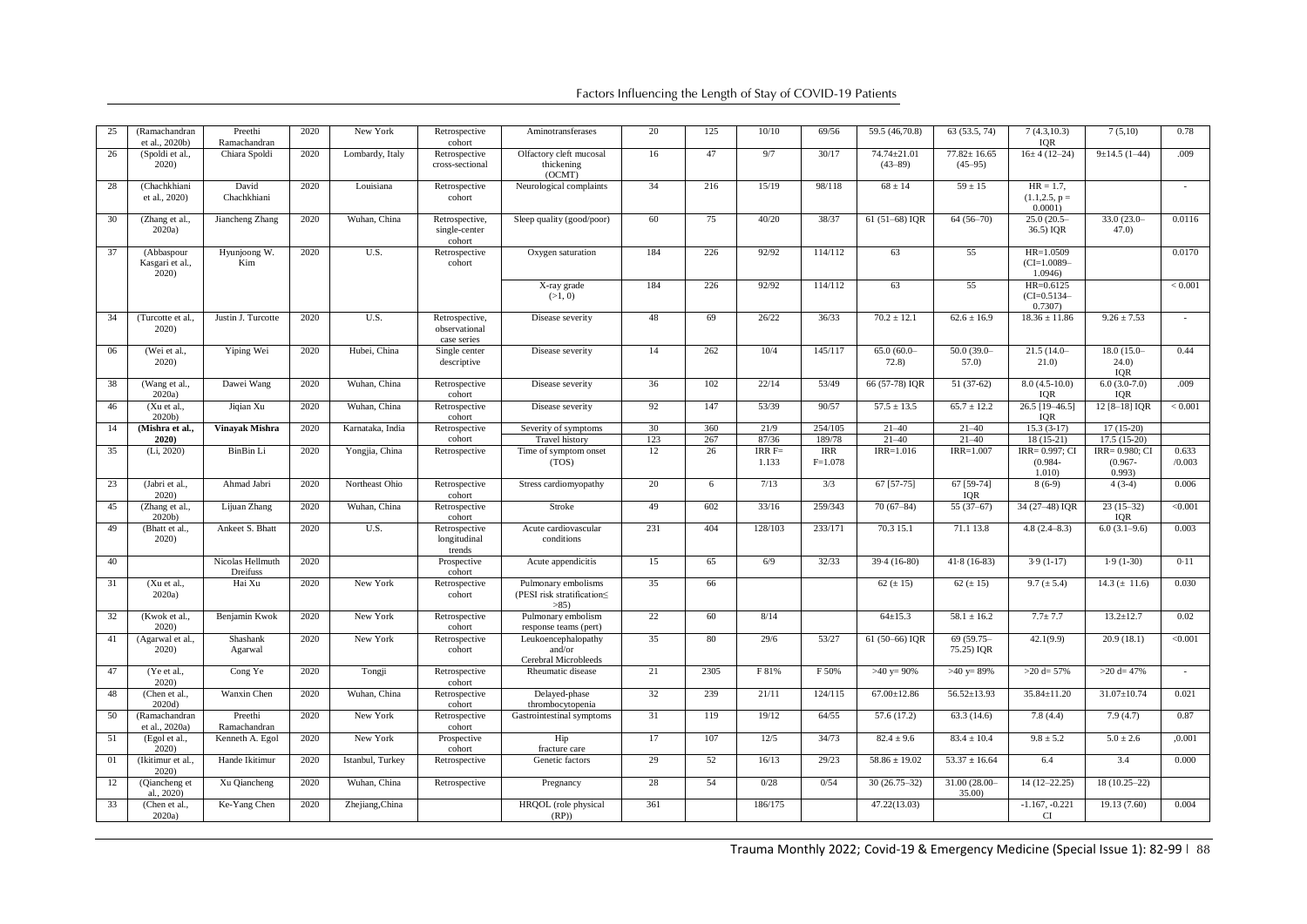| 'aboli et al |  |
|--------------|--|
|--------------|--|

|    |                        |                        |      |                 |                         | HRQOL (role-emotional<br>(RE)                                                          | 361 |     | 186/175 |       | 47.22(13.03)      |                   | $-1.515, -0.357$ | 19.13 (7.60)     | 0.002 |
|----|------------------------|------------------------|------|-----------------|-------------------------|----------------------------------------------------------------------------------------|-----|-----|---------|-------|-------------------|-------------------|------------------|------------------|-------|
|    |                        |                        |      |                 |                         | HROOL (vitality (VT))                                                                  | 361 |     | 186/175 |       | 47.22(13.03)      |                   | 0.023,0.461      | 19.13 (7.60)     | 0.040 |
| 07 | (Hong et al.,<br>2020) | Yucai Hong             | 2020 | Zhejiang, China | Retrospective<br>cohort | History of traveling to<br>Wuhan (procalcitonin,<br>initial symptom,<br>comorbidities) | 25  |     | 11/14   | 30/20 | $44.12 \pm 11.33$ | $47.50 \pm 14.21$ | 16 (IQR, 15-17   | $7(IQR, 4-11)$   |       |
| 08 | (Yue et al             | Hongmei Yue            | 2020 | Gansu.          | Retrospective           | History                                                                                | 44  |     | 23/21   | 15/27 | $42.5(31.3 -$     | $40.5(29.0 -$     | $19.0(16.0-$     | $11.0(9.0-12.0)$ |       |
|    | $2020b$ )              |                        |      | China           | cohort                  | of epidemic exposure                                                                   |     |     |         |       | 53.8              | 55.3<br>IOR       | (23.0)           |                  |       |
| 02 | (Ali et al.,<br>2020)  | Kiran Ali1             | 2020 | Texas           | Retrospective<br>cohort | Prison population                                                                      |     | 15  | 5/0     | 10/5  | $56 \pm 9.0$      | $67.4 \pm 15.1$   | $12.6 \pm 8.9$   | $8.6 \pm 6.5$    |       |
| 36 | (Khan et al.<br>2020)  | Khurram Shahzad<br>Kha | 2020 | Scotland, UK    | Prospective<br>cohort   | Socioeconomic status<br>(SES) (good /poor)                                             | 55  | 117 | 38/17   | 70/47 | $\leq 70$ yr= 24  | $\leq 70$ yr= 62  | 10               |                  | .018  |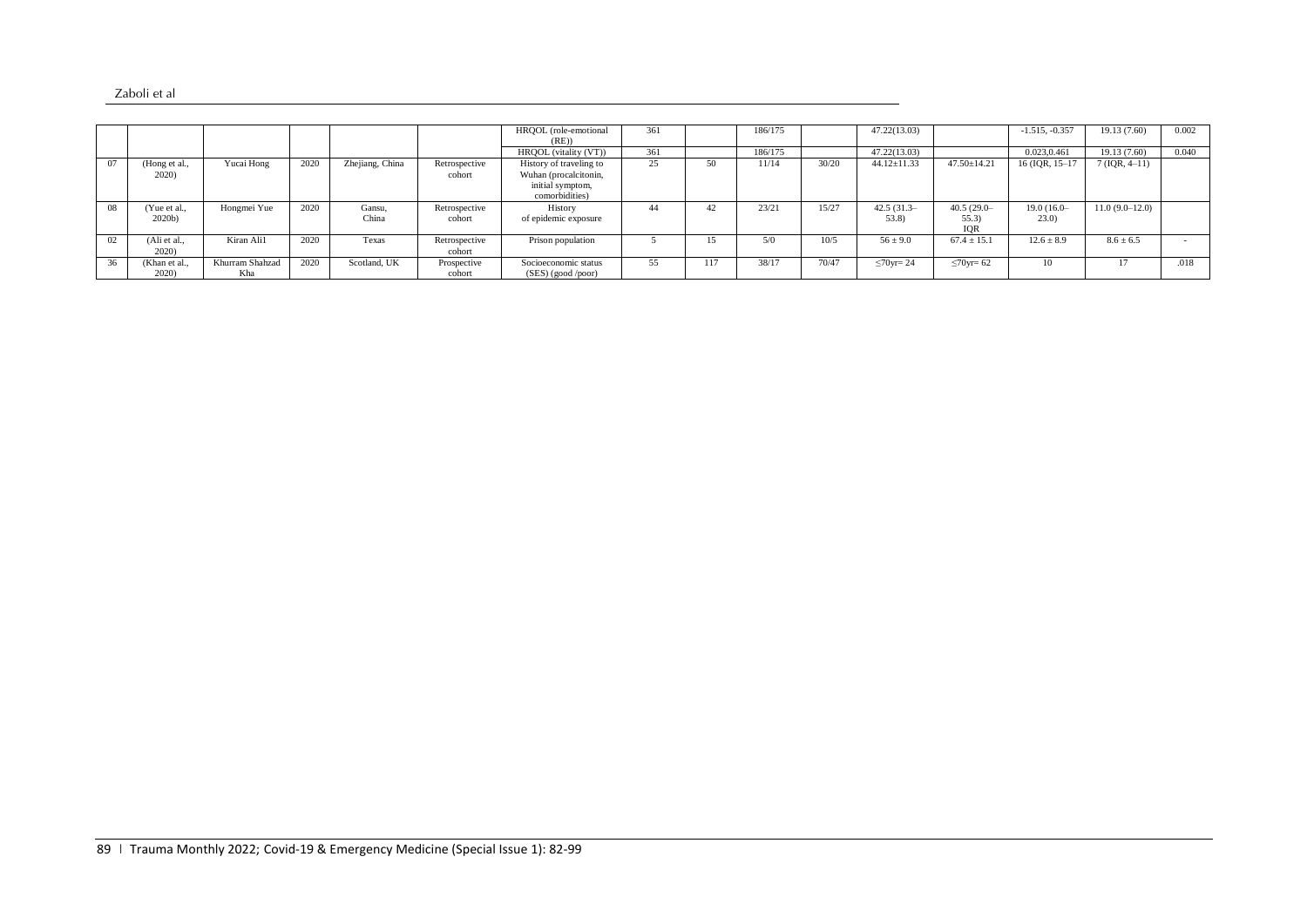## **Disease severity**

The severity of COVID-19 has been identified in five studies as a critical factor in LOS. However, due to applying of different levels of disease severity in these studies, no definitive conclusions can be drawn from it. More severe cases with higher oxygen requirements at admission and those with comorbidities such as insulin-dependent diabetes or chronic kidney disease are more likely to have a longer  $LOS^{32}$ . Older patients with comorbidities are at increased risk for more severe illness from COVID-19 infection<sup>3</sup>. . Early identification of these patients may cause improved clinical outcomes<sup>32</sup>.

## **Disease symptoms**

COVID-19 cases without symptoms of severe acute respiratory illness (SARI) at the time of hospitalization and those without a travel history have significantly shorter LOS than their peers <sup>35</sup>. Moreover, time of symptom onset (TOS) is negatively associated with LOS in patients without an epidemiological trace that is, patients with later TOS have relatively shorter  $LOS^{36}$ . Oxygen saturation and chest X-ray grade are significantly associated with LOS. Patients with lower alveolar opacity in their X-rays have shorter LOS. Therefore, a chest X-ray can be a useful diagnostic tool for the manage suspected COVID-19 patients especially when hospital beds are limited and demand is high $33.$  Gastrointestinal (GI) symptoms are commonly observed in hospitalized COVID-19 patients. However, it is not significantly associated with a higher mortality rate or secondary outcomes such as longer LOS and increased mechanical intubation $37$ . A large number of COVID-19 patients manifest detectable positivity (RP). These patients are expected to return to true negative and are unlikely to be re-infected. Prolonged viral shedding during the first hospital admission is a risk factor for RP events that have implications for future virology research<sup>38</sup>.

## **Diabetes**

Studies suggest that COVID-19 patients with diabetes are at a greater risk of developing complications such as acute respiratory distress syndrome (ARDS), chronic kidney disease, and ICU admission. In addition, the average LOS is longer in COVID-19 patients with diabetes than in those without diabetes $39,40$ . These patients exhibit severe inflammatory responses. Also, diabetes can be a risk factor for death in patients with severe COVID-19. Overall, mechanical ventilation, ICU admission, and the mortality rate are higher in critically ill COVID-19 patients with diabetes $41$ . COVID-19 infection may cause ketosis, ketoacidosis, and diabetic ketoacidosis (DKA) in diabetic patients. Subsequently, the LOS and mortality rate are increased. However, the mechanism of DKA from COVID‐19 requires further research $42$ .

# **Nutritional risk and obesity**

A study of COVID-19 patients as a nutritional risk group shows that longer LOS, loss of appetite, and more significant weight loss in these patients are significantly associated with nutritional risk. This highlights the importance of nutritional screening of hospitalized patients and providing nutritional support to improve clinical outcomes<sup>2</sup>. With body mass index (BMI) and alanine aminotransferase (ALT) as measures of overweight and obesity, it has been shown that overweight/obese patients have more extended hospital stays  $(17.4 \pm 6.1 \text{ vs.})$  $4.4 \pm 4.4$  days; P = 0.046) and constitute a plenty proportion of prolonged hospitalization (62.1%vs. 26.1%; P =  $0.010$ <sup>28</sup>. Obtaining a negative oropharyngeal or nasal swab and achieving oxygen weaning take longer in obese patients, which increases their LOS. Moreover, these patients require more time for SARS-COV-2 shedding COVID-19 patients with Obese have higher creactive protein (CRP) and tumor necrosis factor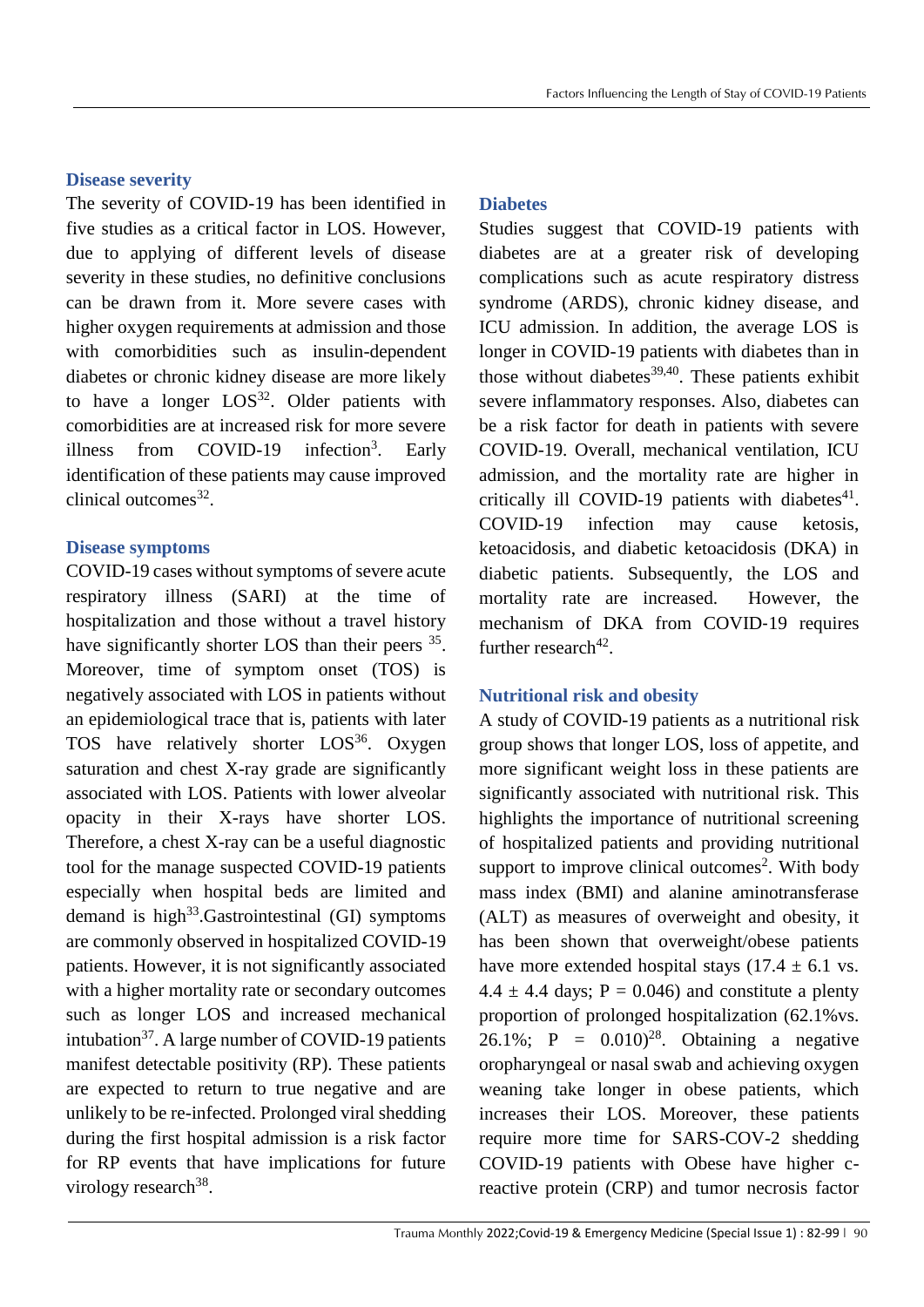(TNF) levels. Further research is required to find whether the pro-inflammatory state observed in obese patients can lead to more severe clinical presentation and evolution of SARS-CoV-2 infection $43$ .

#### **Liver damage**

Patients with liver damage have higher white blood cells, neutrophils, c-reactive protein (CRP), and CT score and are more likely to have a more extended hospital stay<sup>27</sup>. On the other hand, liver damage widely occurs in COVID-19 patients and is associated with prolonged hospital stay and increased viral shedding duration. Critically ill patients experience the earlier occurrence of liver injury with greater severity and slower recovery<sup>44</sup>. There is a significant positive correlation between serum aspartate aminotransferase (AST) and LOS in COVID-19 patients based on analysis of liver blood tests. Elevated AST levels in COVID‐19 patients indicate relatively severe liver and myocardial damage, which may be one of the reasons for a more extended hospital stays among these patients<sup>29</sup>. Abnormal liver enzymes are observed in hospitalized COVID-19 patients, and elevated AST levels have been associated with a non-significant increase in the rate of mechanical ventilation, but they are not associated with higher mortality rates or more extended hospital stays. There is no evidence that SARS-CoV-2/HBV coinfection could aggravate liver damage or increase the length of hospital stay<sup>45</sup>.

#### **Antibody levels**

A study of the relationship between LOS and antibody titers indicates that variable levels of SARS-CoV-2 neutralizing antibodies (NAbs) are observed at discharge. NAbs are detected in 4 to 6 days and peak in 10 to 15 days after the onset of the disease. The positive correlation between NAbs and blood CRP level at discharge and their negative correlation with lymphocyte count at admission suggest that high levels of NAbs are likely to be an inflammatory or innate immune response. Further

research is needed for understanding the clinical consequences of different antibody titers against future infection and their relationship with  $LOS^{46}$ .

## **Barotrauma**

Barotrauma occurs at a higher rate in COVID-19 patients who require mechanical ventilation. It is associated with increased LOS and is a risk factor for death. Barotrauma is especially dangerous for critically ill patients that are managed by staff who are not familiar with ventilator use<sup>26</sup>.

#### **Isolation**

One study has shown that isolation is independently associated with a 23% increase in LOS of COVID-19 patients in emergency departments and doubles the likelihood of staying for more than 4 hours. A statistically significant association is reported between LOS and isolation in admitted patients (p = 0.003), while no significant association is observed in those who are not admitted  $(p = 0.35)^{47}$ .

## **Age**

LOS is age-dependent and ranges from about 22 days for people aged 40 years or older to 34 days for those aged 80 years or older $48$ . One study finds no association between the studied factors and LOS or SARS-CoV-2 clearance time in children, suggesting that infected family members are the principal cause of COVID-19 in children<sup>49</sup>.

## **Mental and neurological complications**

Delirium is associated with adverse outcomes in hospitalized COVID-19 patients, reducing their functional and cognitive ability. However, its longterm effects that that cause severe cardiovascular and pulmonary damage are still unknown. Delirium is associated with increased LOS, ICU admission, ventilator utilization, and in-hospital death<sup>69</sup>. Regarding sleep quality, it has been shown that absolute lymphocyte count (ALC) is lower, and its recovery rate is slower in COVID-19 patients with poor sleep. Also, the increased neutrophil-tolymphocyte ratio in these patients increases the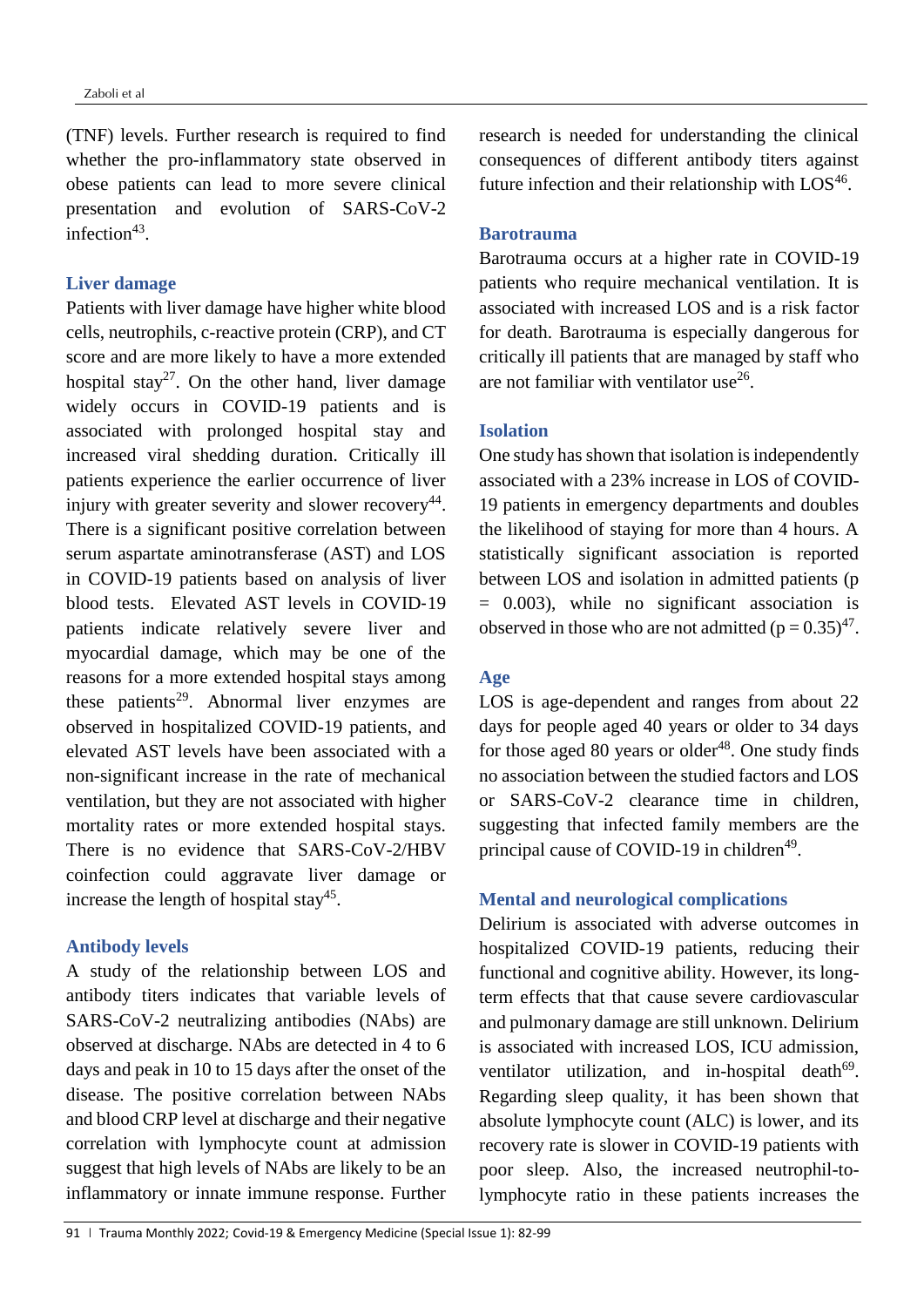need for ICU care. Length of stay increases in patients with poor sleep than those with good sleep  $(33 \text{ days vs. } 25 \text{ days}; P = 0.0116)^{51}$ .

Neurological complications at admission and during hospitalization are associated with longer LOS, increased likelihood of intubation, and a higher risk of death in COVID-19 patients. Age and hypertension are significant demographic/clinical predictors of LOS in these patients<sup>52</sup>. Olfactory cleft mucosal thickening (OCMT) affects one in four SARS-CoV-2 patients that need to be hospitalized. Patients with OCMT require invasive ventilation and have more extended hospital stays. This issue is accurate regardless of age, sex, and diffusion of lung lesions, but OCMT is not associated with a higher mortality rate<sup>53</sup>.

Altered mental state (AMS) is another common neurological complication in COVID-19 patients that results in a prolonged hospital stay. Patients with AMS and those who suffer seizures during their hospital stay are more likely to require incubation However; further research is required to determine the nature, incidence, and relevance of these neurological conditions<sup>70</sup>.

Leukoencephalopathy and/or cerebral micro bleeds in COVID-19 patients are associated with critical illness, worse outcomes, and higher mortality. These complications are observed in critically ill COVID-19 and cause increased ventilator utilization, extended hospital stays, thrombocytopenia, and higher D-dimer levels. Although the relationship between leukoencephalopathy and cerebral micro bleeds and SARS-CoV-2 is unclear. The possible mechanisms for complications are endothelin with thrombotic microangiopathy, prolonged respiratory failure, and hypoxemia and hypoxemia are possible mechanisms for the incidence of these complications in COVID-19 patients<sup>54</sup>.

## **Acute coronary syndrome**

There has been a significant increase in the incidence of stress cardiomyopathy during the coronavirus pandemic, and the length of hospital stay has been significantly longer for cardiomyopathy patients hospitalized during this period. However, one study has found no cases of COVID-19 infection in a sample of patients with stress cardiomyopathy, which suggests that the increased incidence of the disease could be the result of indirect, psychological, and socioeconomic stress caused by COVID-1955. Length of hospital stay and hospitalization costs are higher in patients with myocardial infarction (with a crucial ratio of 65%). It is higher than the 5% critical ratio in COVID-19 patients<sup>56</sup>. On the other hand, given the concerns for exposure to COVID-19 in healthcare settings, there may be pressure from patients and clinicians for early discharge, which could be facilitated by a reduction in waiting time for specific essential procedures due to the decrease in elective cardiovascular methods. This decrease in hospitalization highlights the need for educating and guiding high-risk patients about when to seek emergency care  $57,67$ .

## **Other acute diseases**

Significant increases in consultation delay, rates of severe peritonitis, and rates of complicated appendicitis, as well as non-significant increases in rates of postoperative intra-abdominal abscess, readmissions, reoperations, and LOS, have been observed in COVID-19 patients. It indicates that the COVID-19 crisis has changed healthcare systems in many respects<sup>58</sup>. Acute pulmonary embolism is also recognized as a complication of active COVID-19 infection. Higher pulmonary severity index (PESI) scores are a predictor of a higher rate of ICU admission, more extended hospital stays, and a higher mortality rate<sup>30</sup>. Pulmonary embolism response teams (PERT) activation is associated with reduced LOS and fewer bleeding events<sup>34</sup>.

No significant difference has been observed in hospitalization time and mortality rate between rheumatic and non-rheumatic COVID-19 patients<sup>59</sup>. Delayed-phase thrombocytopenia in COVID-19 patients is significantly associated with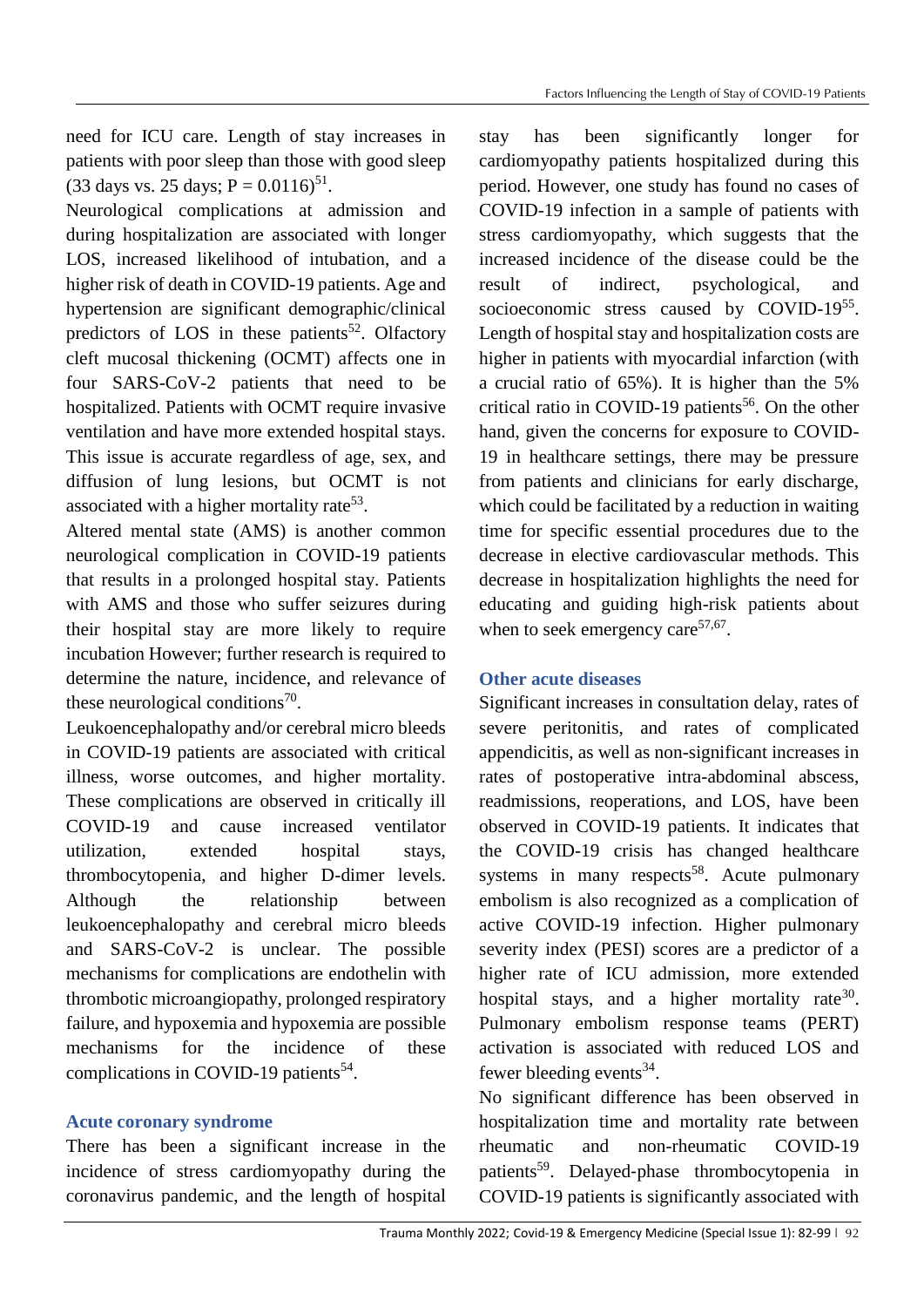increased LOS and a higher mortality rate $60$ . COVID-19 infection in patients with hip fractures is associated with increased mortality rate, longer LOS, higher rate of main complications, and greater postoperative need for ventilators<sup>61</sup>. The results of a study on pregnant and non-pregnant women with SARS-CoV-2 indicate no significant association between pregnancy and disease severity, virus clearance time, and LOS. There is no evidence for vertical transmission of the disease in the late stage of pregnancy as a vaginal delivery. However, further research is required to reach definitive conclusions about the lack of vertical transmission of SARS-CoV-2<sup>62</sup>.

## **Other environmental and socioeconomic factors**

A study of genetic factors has shown that COVID-19 patients with the genetic association in a large family cluster have more severe disease and worse clinical course compared to unrelated COVID-19 patients. LOS and ICU admission rates are also shown to be significantly higher in genetically related patients. Where recognized risk factors of COVID-19 such as age, sex, cardiovascular diseases, and chronic comorbidities do not account for differences in clinical presentation, genetic factors could help explain those differences $63$ . LOS in COVID-19 patients has a negative association with role emotional and role physical, and there is a positive association with vitality<sup>64</sup>.

A comparative study of COVID-19 during the first wave of the disease showed that prisoners had respiratory and gastrointestinal symptoms. The patients had more comorbidities, often required mechanical ventilation, had more extended ICU stays and had the same mortality rate as community-based patient's despite being a decade younger on average<sup>65</sup>.

It has been shown that socioeconomic status does not affect the outcome in hospitalized patients with COVID‐19. However, it is negatively associated with LOS that hospital stays are significantly longer for underprivileged patients, which can have importance for hospitals in more deprived regions.

Health inequities may have a significant impact on health outcomes in COVID-19 patients on a global scale $^{25}$ .

## **Quality of the studies**

Based on the NOS checklist, the reviewed studies were examined in terms of selection, comparability, and outcome. These were cohort studies, and results of the quality assessment indicate that 48 studies had good quality, 33 studies had acceptable quality, and ten studies had poor quality. There were two accepted studies and one study in  $press<sup>44,61,64</sup>$ .

## **Discussion**

Identifying the factors influencing length of stay (LOS) in patients with COVID-19 is key to developing solutions for reducing LOS, which both increases patient satisfaction and helps reduce hospital costs. This study was a systematic review of published literature on LOS and its determinants in COVID-19 patients. The average LOS range is from 3.9 days to 35.8 days, irrespective of the type of discharge in different studies depending on the underlying factors. To our knowledge, this is the first review of factors influencing LOS in COVID-19 patients.

Studies have been conducted to predict the number of beds required for covid-19patients<sup>66,67</sup>, to investigate the distribution of length of stay of corona-virus patients, potential sources affecting the difference between the length of stay, and possible bias in the estimates $^{69}$ . The results can be effective in modeling the forecast of required bed occupancy based on the capacity of hospitals, together with predicting the incidence of the disease. And it plays a vital role in preparing for the following stages of the dis-ease. The present research, conducted to identify and examine the factors influencing LOS in COVID-19 patients, shows that most reviewed studies have examined LOS as a secondary out-come. However, given the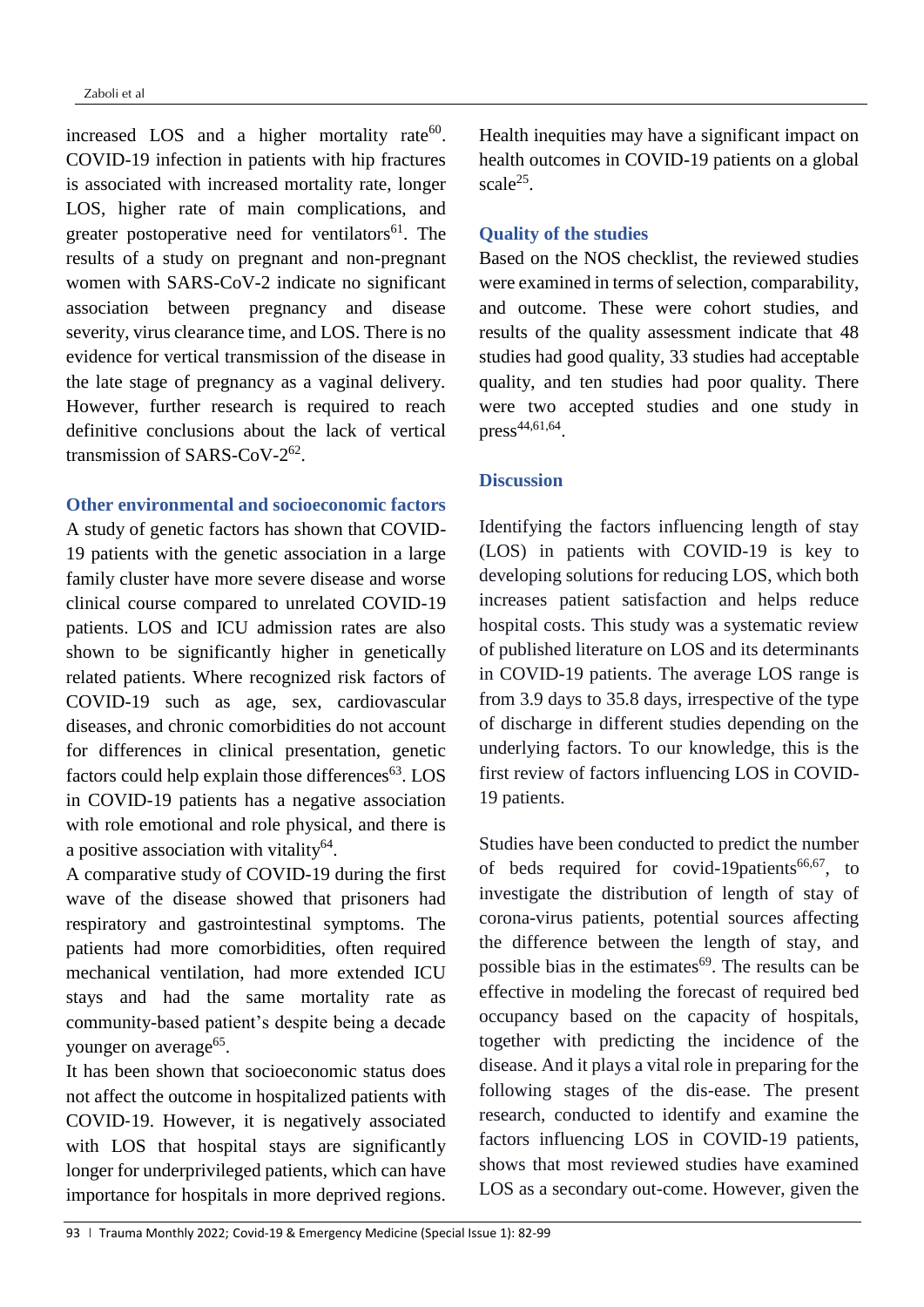progression of the disease worldwide and the rising demand for healthcare resources, a study of LOS and factors influencing can be effective for the optimal allocation of resources.

The results indicate variations in LOS in different countries but it must be noted that most studies have been conducted in China and that the measures of patient admission and dis-charge can have a significant role in these variations. Varying guidelines may explain the discrepancies in the results of various studies by geographic location. On the one hand, China was the first country to be affected by this disease, and other countries have used the experiences and the knowledge gained to reduce LOS more. The present study considers the total duration of hospital stay. A previous review study reported that there was no significant difference be-tween China and other countries in the distribution of LOS for intensive care. However, there may be differences in intensive care in China compared to other countries<sup>71</sup>. Therefore, further research is required to examine the effect of the characteristics of intensive care on LOS in COVID-19 patients.

There were few differences between the results of different studies in terms of sex and age group. However, there is not enough evidence to draw definitive conclusions about the effect of these factors on LOS; since age and sex distributions have mostly been incidental and not planned. In addition, studies have shown that disease severity is a critical factor in the LOS of COVID-19 patients. It must be noted that the definition of the levels of disease severity varies in different studies, and no definitive conclusions can be drawn. Moreover, the disease has been estimated to be less severe outside the core epidemic region, and modeling of prolonged hospital stay has shown good discrimination<sup>69</sup>. It is likely that the dependence of dis-ease severity on age and comorbidities ultimately determines LOS<sup>48</sup>. In addition, the time between the onset of symptoms

and SARS-CoV-2 RNA-negative conversion and its relationship with the severity of illness must be taken into account in the treatment of COVID-19 patients and requires further investigation<sup>77</sup>.

Secondary bacterial infections may lead to prolonged hospital stays. Therefore, clinicians must be alert to patients with a history of infection, even if they do not have a fever or other symptoms $^{22}$ . Patients with near-total or total involvement of the lungs are at a greater risk of poor clinical outcomes, a higher rate of intubation, and more extended hospitalization<sup>33</sup>. On the other hand, as the pandemic spreads, the recovery time of hospitalized COVID-19 patients may become shorter. However, this has only been observed in cases without an epidemiological trace, indicating that the course of the disease is affected by the mode of transmission<sup>36</sup>.

Diabetes and uncontrolled hyperglycemia are prevalent comorbidities in hospitalized COVID-19 patients. These comorbidities are related to a prolonged hospital stay and higher mortality<sup>73</sup>.

COVID-19 patients with obesity require prolonged hospitalization and more intensive oxygen treatment. They may also need more time to clear from SARS-CoV-2 shedding<sup>28</sup>. Special attention to liver injury during SARS-CoV-2 infection is recommended.

Drug factors were independent risk factors for liver injury of non-critically ill patients. Also, drug interference together with concomitant drugs should be closely monitored. Healthcare workers should monitor the medications during hospitalization and adjust the drug treatment promptly<sup>44</sup>.Abnormal results of the liver blood test are typical in COVID-19 patients. The serum level of AST measured on admission may be helpful to identify patients with COVID-19 and predict the length of their hospital stay<sup>29</sup>. The results indicate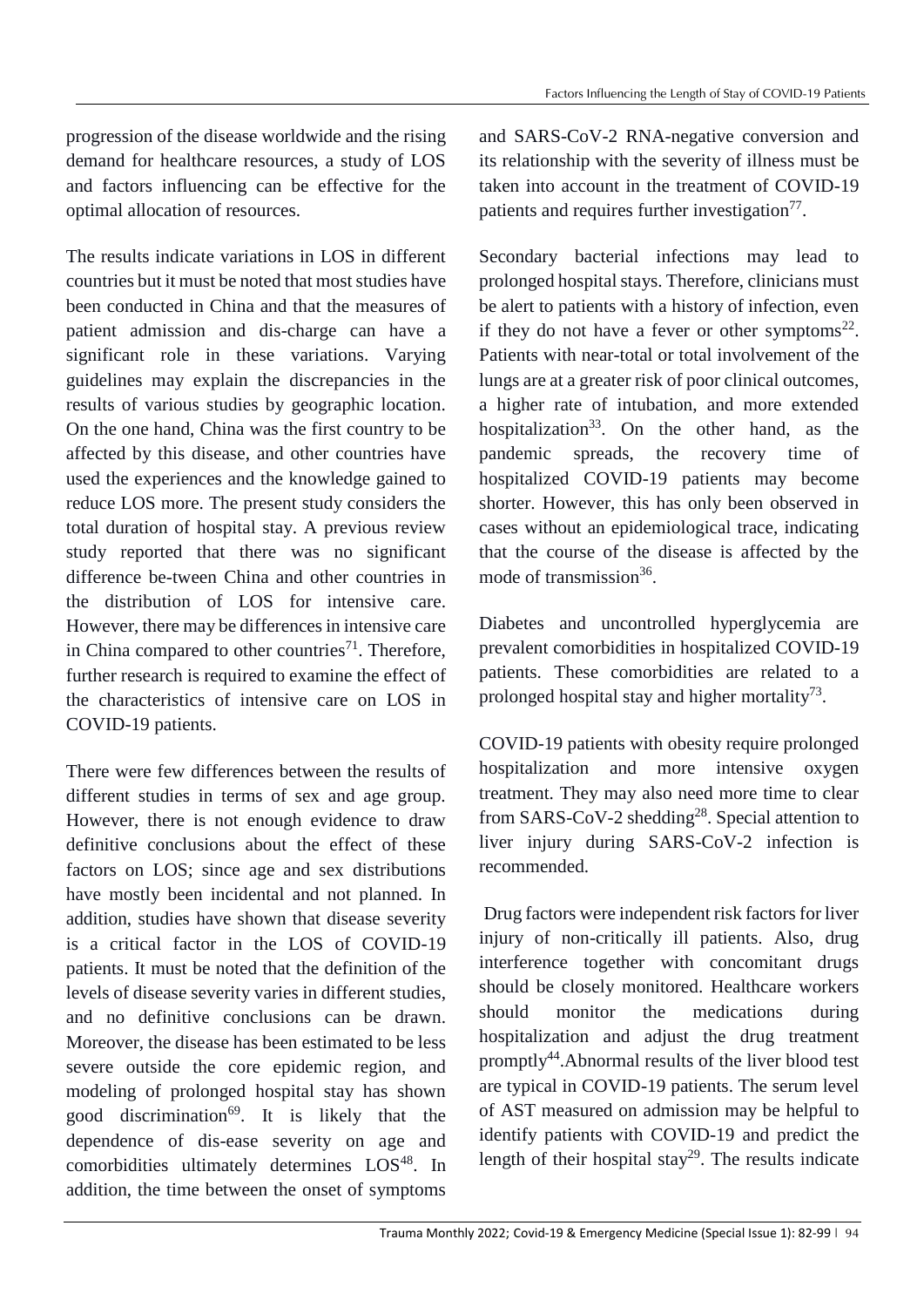that AST levels can be proper in detecting COVID-19, evaluating of treatment, and predicting LOS<sup>45</sup>.

A study showed that delirium is not associated only with in-hospital death. But is related to a higher rate of ICU admission and ventilator utilization<sup>69</sup>. In addition, poor sleep quality in hospitalized COVID-19 patients is associated with slower recovery and increased need for intensive care $51$ . Neurological complications are common in COVID-19 patients at presentation or during hospitalization and cause a greater risk of prolonged hospital stay. AMS is the most common complication and a significant predictor of longer LOS, death, and intubation. Future studies must examine the underlying causes of AMS and determine whether it is the result of SARS-CoV-2 infection or is caused by another disease that leads to worse outcomes in these patients<sup>52</sup>.

The rate and length of hospitalization in patients with acute cardiovascular diseases de-creased significantly during the first phase of the COVID-19 pandemic, indicating that intensive care may have been delayed, deferred, or abbreviated $57$ . This could suggest that the "stay at home" policy and people's fear of the hospital setting may have contributed to the progression of the disease. Therefore, the medical community and health officials must in-form people about the risks of delaying medical care<sup>58</sup>. In addition, more re-search is required on the effect of socioeconomic inequalities to minimize the impact of the next wave of COVID-19 or even the next pandemic<sup>25</sup>.

#### **Limitations of the study**

Given that most published studies are geographically centered around China, they contribute most to the findings of this review study, and there is a possibility of bias in the data. In addition, the relatively lower number of studies conducted outside China makes geographical comparisons more difficult. The pandemic is an active constant worldwide, and some studies are being done in various countries. Some studies have been published after the cutoff date in this review and are not included. Therefore, it is essential to replicate this review study with a larger body of research on various geographical locations.

In this study, the total length of hospital stay was examined without differentiating stays in regular wards and ICU stays. However, disease severity and admission of patients at different levels of care can have a significant effect on their LOS. Moreover, hospital capacity and the level of demand can contribute to prolonged hospital stays, since as the disease progresses, a larger number of people will require care, especially intensive care, which may not be possible to provide due to limited resources as a well-limited individual and organizational capacity. The present study does not examine the course of the disease and its effect on the LOS of patients. Another limitation of the research is that it does not account for follow-up, which could intro-duce bias since the information related to patients without complete followed-up are not included and may not reflect the actual LOS. Another limitation of this study is that of the studies studied, three studies have not yet been published and may affect the quality of the results obtained.

#### **Conclusion**

The present study conducted a review of the literature on factors influencing LOS in COVID-19 patients. In general, it has presented the effect of the studied factors in the field of demographic and epidemiological factors, nutritional factors and diabetes, neurological problems, liver problems, acute heart and lung diseases, and social factors. Given that about 50% of the re-viewed studies are centered around China, the effect of situational factors on the results must be taken into account. Given that the present study only identifies the factors affecting the length of stay, the results can be a guide for clinicians and policy makers to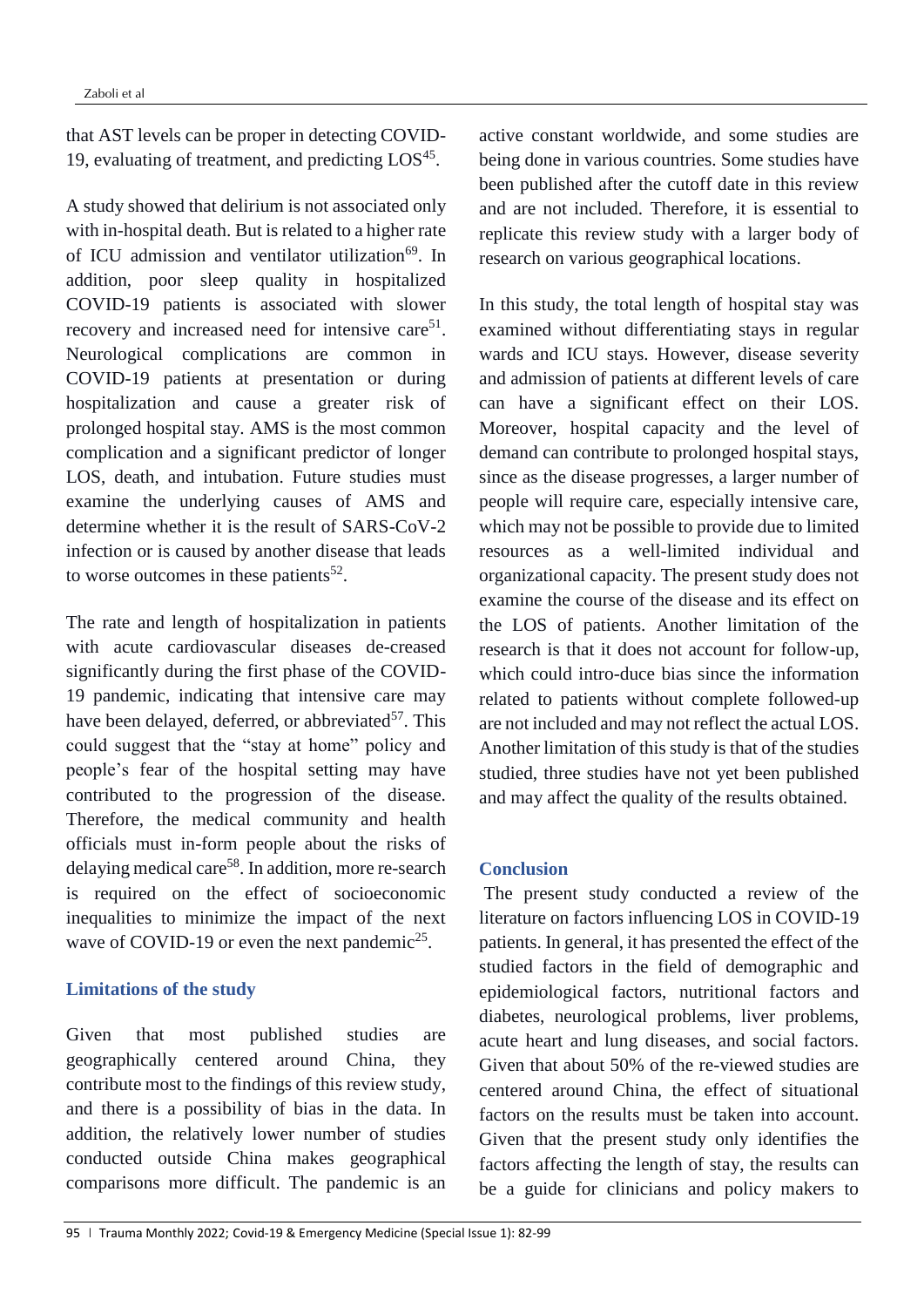provide useful solutions to reduce the length of stay of COVID-19 patients. For this purpose, considering different treatment methods along with the factors identified during this study, can be effective. The results of the present study can help policymakers recognize and evaluate factors that influence LOS in COVID-19 patients and develop effective solutions for managing them. However, given the limited data and studies available for drawing definitive conclusions about the effect of some of these factors, it is recommended for policymakers to exercise caution in making decisions based on the extant literature, and further research with larger samples and longer follow-up periods is needed to obtain more conclusive evidence.

#### **Acknowledgments**

We would like to thank from the "Health Management Research Center at Baqiyatallah University of Medical Sciences.

#### **Conflict of Interest Disclosures**

The Author(s) declare(s) that there is no conflict of interest.

#### **Funding Sources**

#### None

## **Authors' Contributions:**

All authors pass the four criteria for authorship contribution based on the International Committee of Medical Journal Editors (ICMHJE) recommendation.

## **Ethical Statement:**

This study was approved by the Research Ethics Committee of Baqiyatallah university of medical sciences (approval ID: IR.BMSU.REC. [99000105](https://research2.bmsu.ac.ir/general/cartable.action)).

#### **References**

1.Griffin KM, Karas MG, Ivascu NS, Lief L. Hospital Preparedness for COVID-19: A Practical Guide from a Critical Care Perspective. Am J  $2020;201(11):$ 44.doi:10.1164/rccm.202004-1037cp

2. Liu G, Zhang S, Mao Z, Wang W, Hu H. Clinical significance of nutritional risk screening for older adult patients with COVID-19. European journal of clinical nutrition. 2020;74(6):876-83. doi:10.1038/s41430-020-0659-7

3.Wei Y, Zeng W, Huang X, Li J, Qiu X, Li H, et al. Clinical characteristics of 276 hospitalized patients with coronavirus disease 2019 in Zengdu District, Hubei Province: a single-center descriptive<br>study. BMC infectious diseases. 2020;20(1): 549.doi: study. BMC infectious diseases. 10.1186/s12879-020-05252-8

4.Yue H, Bai X, Wang J, Yu Q, Liu W, Pu J, et al. Clinical characteristics of coronavirus disease 2019 in Gansu province, China. Annals of palliative medicine. 2020;9(4):1404-12. doi: 10.21037/apm-20-887

5. Guan W-j, Ni Z-y, Hu Y, Liang W-h, Ou C-q, He J-x, et al. Clinical Characteristics of Coronavirus Disease 2019 in China. New England Journal of Medicine.doi:2020;382(18):1708-20. 10.1056/NEJMoa2002032

6. Suleyman G, Fadel RA, Malette KM, Hammond C, Abdulla H, Entz A, et al. Clinical Characteristics and Morbidity Associated with Coronavirus Disease 2019 in a Series of Patients in Metropolitan Detroit. JAMA network open. 2020;3(6): e2012270.doi: 10.1001/jamanetworkopen.2020.12270

7. Xu Y, Chen Y, Tang X. Guidelines for the diagnosis and treatment of coronavirus disease 2019 (COVID-19) in China. Global Health & Medicine. 2020;2(2):66-72. doi: 10.35772/ghm.2020.01015

8. Legido-Quigley H, Mateos-Garcна JT, Campos VR, Gea-S6nchez M, Muntaner C, McKee M. The resilience of the Spanish health system against the COVID-19 pandemic. The Lancet Public health. 2020;5(5): e251-e2.doi:10.1016/S2468-2667(20)30060-8

9. Xie J, Tong Z, Guan X, Du B, Qiu H, Slutsky AS. Critical care crisis and some recommendations during the COVID-19 epidemic in<br>China. Intensive Care Medicine. 2020;46(5): 837-China. Intensive Care Medicine.  $2020;46(5)$ : 40.doi:10.1007/s00134-020-05979-7

10.Wynants L, Van Calster B, Collins GS, Riley RD, Heinze G, Schuit E, et al. Prediction models for diagnosis and prognosis of covid-19 infection: systematic review and critical appraisal. BMJ (Clinical researched). 2020;369:m1328. doi:10.1136/bmj.m1328

11. Hazard D, Kaier K, von Cube M, Grodd M, Bugiera L, Lambert J, et al. Joint analysis of duration of ventilation, length of intensive care, and mortality of COVID-19 patients: a multistate approach. BMC<br>medical research methodology. 2020;20(1):206. doi: research methodology. 2020;20(1):206. doi: 10.1186/s12874-020-01082-z

12. Rodriguez-Morales AJ, Cardona-Ospina JA, Gutiñrrez-Ocampo E, Villamizar-Peca R, Holguin-Rivera Y, Escalera-Antezana JP, et al. Clinical, laboratory and imaging features of COVID-19: A systematic review and meta-analysis. Travel Medicine and Infectious Disease. 2020;34: 101623.doi: 10.1016/j.tmaid.2020.101623

13. Rosenbaum L. Facing Covid-19 in Italy — Ethics, Logistics, and Therapeutics on the Epidemic's Front Line. New England Journal of Medicine. 2020;382(20): 1873-5.doi: 10.1056/NEJMp2005492

14. Jiang F, Deng L, Zhang L, Cai Y, Cheung CW, Xia Z. Review of the Clinical Characteristics of Coronavirus Disease 2019 (COVID-19). Journal of general internal medicine. 2020;35(5):1545-9. doi: 10.1007/s11606-020-05762-w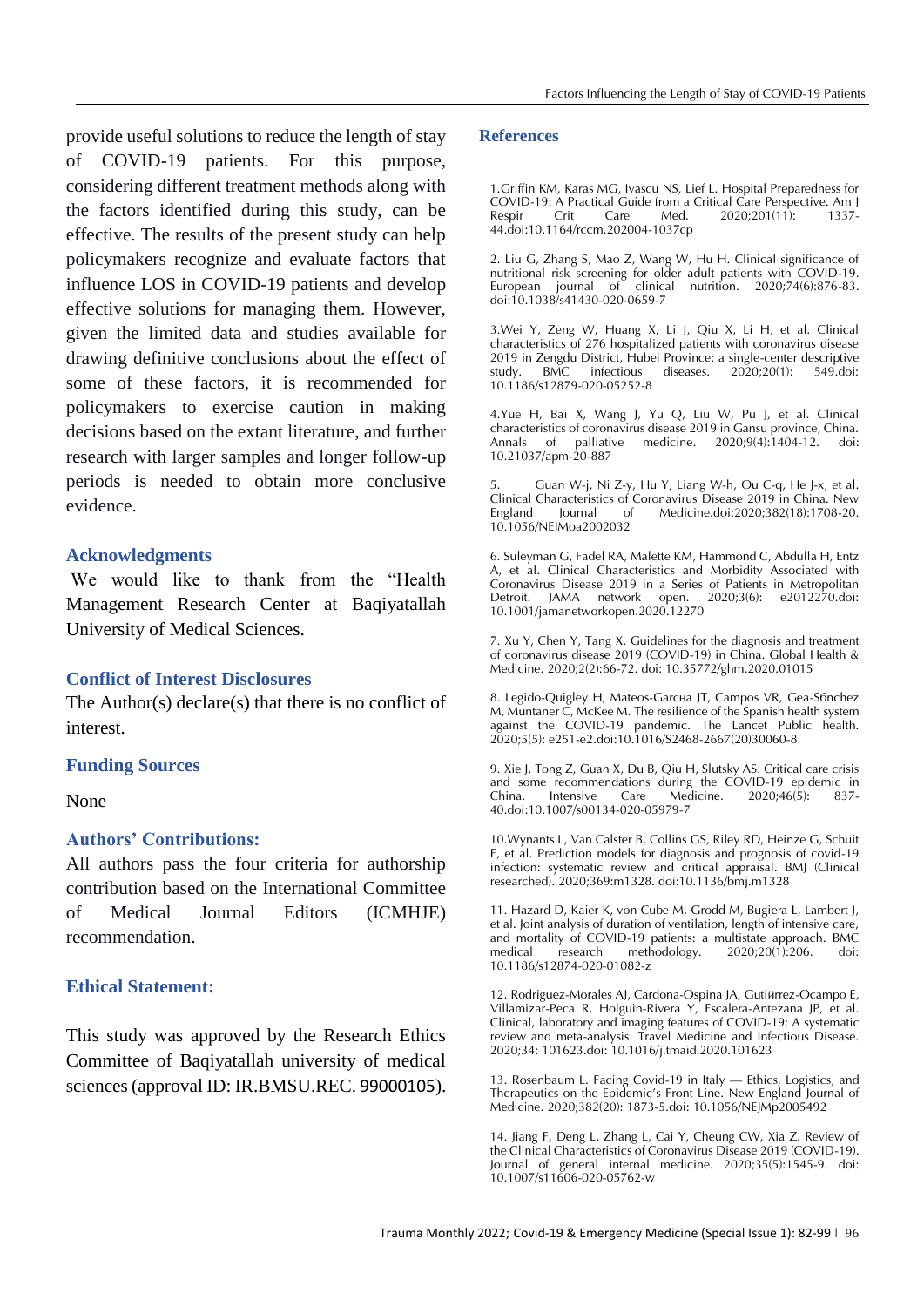15. Chen S, Zhang Z, Yang J, Wang J, Zhai X, Barnighausen T, et al. Fangcang shelter hospitals: a novel concept for responding to public health emergencies. Lancet (London, England). 2020;395(10232): 1305-14.doi:10.1016/S0140-6736(20)30744-3

16 Wu Z, McGoogan JM. Characteristics of and Important Lessons from the Coronavirus Disease 2019 (COVID-19) Outbreak in China: Summary of a Report of 72 314 Cases from the Chinese Center for Disease Control and Prevention. Jama. 2020;323(13):1239-42. doi:10.1001/jama.2020.2648

17. Clark A, Jit M, Warren-Gash C, Guthrie B, Wang HH, Mercer SW, et al. How many are at increased risk of severe COVID-19 disease? Rapid global, regional and national estimates for 2020. medRxiv : the preprint server for health sciences. 2020: 2020.04.18.20064774.doi: 10.1101/2020.04.18.20064774

18. Yang J, Zheng Y, Gou X, Pu K, Chen Z, Guo Q, et al. Prevalence of comorbidities and its effects in patients infected with SARS-CoV-2: a systematic review and meta-analysis. International Journal of Infectious Diseases. 2020;94: 91-5.doi: 10.1016/j.ijid.2020.03.017

19. Murray CJ. Forecasting COVID-19 impact on hospital bed-days, ICU-days, ventilator-days and deaths by US state in the next 4 months. medRxiv: the preprint server for health sciences. 2020.03.27.20043752.doi: 10.1101/2020.03.27.20043752

20. Braude P, Carter B, Short R, Vilches-Moraga A, Verduri A, Pearce L, et al. The influence of ACE inhibitors and ARBs on hospital length of stay and survival in people with COVID-19. IJC Heart & Vasculature.2020;31: 100660.doi: 10.1016/j.ijcha.2020.100660

21. Tlayjeh H, Mhish OH, Enani MA, Alruwaili A, Tleyjeh R, Thalib L, et al. Association of corticosteroids use and outcomes in COVID-19 patients: A systematic review and meta-analysis. Journal of infection and public health. 2020. doi: 10.1016/j.jiph.2020.09.008

22. Yue H, Bai X, Wang J, Yu Q, Liu W, Pu J, et al. Clinical characteristics of coronavirus disease 2019 in Gansu province, China. Annals of palliative medicine. 2020:1404-12. doi: 10.21037/apm-20- 887

23. Lewnard JA, Liu VX, Jackson ML, Schmidt MA, Jewell BL, Flores JP, et al. Incidence, clinical outcomes, and transmission dynamics of severe coronavirus disease 2019 in California and Washington: prospective cohort study. BMJ (Clinical research ed).2020;369: m1923.doi: 10.1136/bmj.m1923

24. Shah SJ, Barish PN, Prasad PA, Kistler A, Neff N, Kamm J, et al. Clinical features, diagnostics, and outcomes of patients presenting with acute respiratory illness: A retrospective cohort study of patients with and without COVID-19. EClinicalMedicine. 2020; 27:100518. doi: 10.1016/j.eclinm.2020.100518

25. Chen KY, Li T, Gong FH, Zhang JS, Li XK. Predictors of Health-Related Quality of Life and Influencing Factors for COVID-19 Patients, a Follow-Up at One Month. Frontiers in psychiatry. 2020; 11:668. doi: 10.3389/fpsyt.2020.00668

26. Ramachandran P, Perisetti A, Gajendran M, Chakraborti A, Narh JT, Goyal H. Increased Serum Aminotransferase Activity and Clinical Outcomes in Coronavirus Disease 2019. Journal of clinical and experimental hepatology. 2020.doi: 10.1016/j.jceh.2020.06.009

27. Wu F, Liu M, Wang A, Lu L, Wang Q, Gu C, et al. Evaluating the Association of Clinical Characteristics with Neutralizing Antibody Levels in Patients Who Have Recovered from Mild COVID-19 in Shanghai, China. JAMA internal medicine. 2020.doi: doi:10.1001/jamainternmed.2020.4616

28. Chen L, Huang S, Yang J, Cheng X, Shang Z, Lu H, et al. Clinical characteristics in patients with SARS-CoV-2/HBV co-infection. Journal of viral hepatitis. 2020. doi:10.1111/jvh.13362

29. O'Reilly GM, Mitchell RD, Mitra B, Noonan MP, Hiller R, Brichko L, et al. Impact of patient isolation on emergency department length of stay: A retrospective cohort study using the Registry for Emergency<br>Care. FMA - Fmergency Medicine Australasia. 2020.  $Care.$  EMA - Emergency doi:10.1111/1742-6723.13607

30. Xu H, Martin A, Singh A, Narasimhan M, Lau J, Weinberg M, et al. Pulmonary Embolism in Patients Hospitalized with COVID-19 (From a New York Health System). The American journal of cardiology. 2020.doi: 10.1016/j.amjcard.2020.07.036

31. Zheng H, Tan J, Zhang X, Luo A, Wang L, Zhu W, et al. Impact of sex and age on respiratory support and length of hospital stay among 1792 patients with COVID-19 in Wuhan, China. British journal of anaesthesia. 2020. doi: 10.1016/j.bja.2020.07.001

32. Al-Salameh A, Lanoix JP, Bennis Y, Andrejak C, Brochot E, Deschasse G, et al. Characteristics and outcomes of COVID-19 in hospitalized patients with and without diabetes. Diabetes/metabolism research and reviews. 2020: e3388.doi: 10.1002/dmrr.3388

33.Bode B, Garrett V, Messler J, McFarland R, Crowe J, Booth R, et al. Glycemic Characteristics and Clinical Outcomes of COVID-19 Patients Hospitalized in the United States. Journal of diabetes science<br>and technology.2020:14(4): 813-21.doi: technology.2020;14(4): 813-21.doi: 10.1177/1932296820924469

34. Kwok B, Brosnahan SB, Amoroso NE, Goldenberg RM, Heyman B, Horowitz JM, et al. Pulmonary Embolism Response Team activation during the COVID-19 pandemic in a New York City Academic Hospital: a retrospective cohort analysis. Journal of Thrombosis and Thrombolysis. 2020.doi: 10.1007/s11239-020-02264-8

35. Alkundi A, Mahmoud I, Musa A, Naveed S, Alshawwaf M. Clinical characteristics and outcomes of COVID-19 hospitalized patients with diabetes in the United Kingdom: A retrospective single centre study. Diabetes research and clinical practice. 2020;165: 108263.doi: 10.1016/j.diabres.2020.108263

36. Yan Y, Yang Y, Wang F, Ren H, Zhang S, Shi X, et al. Clinical characteristics and outcomes of patients with severe covid-19 with diabetes. BMJ Open Diabetes Research & amp; Care. 2020;8(1): e001343. doi: 10.1136/bmjdrc-2020-001343

37. Li J, Wang X, Chen J, Zuo X, Zhang H, Deng A. COVID-19 infection may cause ketosis and ketoacidosis. Diabetes, obesity & metabolism. 2020. doi: 10.1111/dom.14057

38. Moriconi D, Masi S, Rebelos E, Virdis A, Manca ML, De Marco S, et al. Obesity prolongs the hospital stay in patients affected by COVID-19, and may impact on SARS-COV-2 shedding. Obesity research  $&$  clinical practice.  $2020;14(3):205-9$ . 10.1016/j.orcp.2020.05.009

39. Hu X, Pan X, Zhou W, Gu X, Shen F, Yang B, et al. Clinical epidemiological analyses of overweight/obesity and abnormal liver function contributing to prolonged hospitalization in patients infected with COVID-19. International journal of obesity (2005). 2020;44(8): 1784-9.doi: 10.1038/s41366-020-0634-3

40. Xie H, Zhao J, Lian N, Lin S, Xie Q, Zhuo H. Clinical characteristics of non-ICU hospitalized patients with coronavirus disease 2019 and liver injury: A retrospective study. Liver international: official journal of the International Association for the Study of the Liver. 2020;40(6): 1321-6.doi: 10.1111/liv.14449

41. Jiang S, Wang R, Li L, Hong D, Ru R, Rao Y, et al. Liver Injury in Critically Ill and Non-Critically Ill COVID-19 Patients: A Multicenter, Retrospective, Observational Study. Frontiers in medicine. 2020: 7:347. doi: 10.3389/fmed.2020.00347

42. Gu X, Li X, An X, Yang S, Wu S, Yang X, et al. Elevated serum aspartate aminotransferase level identifies patients with coronavirus disease 2019 and predicts the length of hospital stay. Journal of clinical laboratory analysis. 2020;34(7): e23391.doi: 10.1002/jcla.23391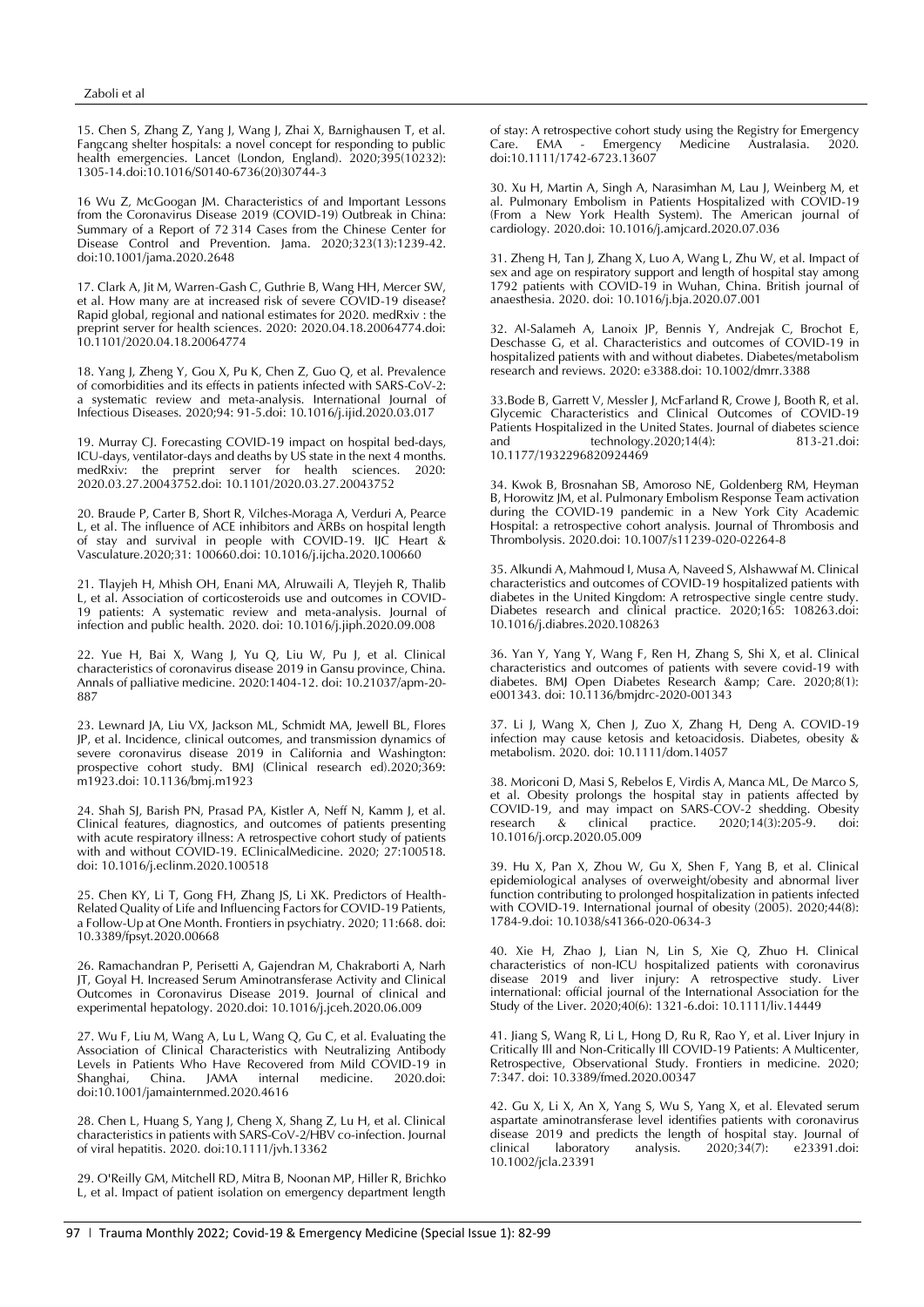43.Garcez FB, Aliberti MJR, Poco PCE, Hiratsuka M, Takahashi SF, Coelho VA, et al. Delirium and Adverse Outcomes in Hospitalized Patients with COVID-19. Journal of the American Geriatrics Society. 2020. doi: 10.1111/jgs.16803

44. McGuinness G, Zhan C, Rosenberg N, Azour L, Wickstrom M, Mason DM, et al. High Incidence of Barotrauma in Patients with COVID-19 Infection on Invasive Mechanical Ventilation. Radiology. 2020: 202352.doi:10.1148/radiol.2020202352

45. Peng H, Gao P, Xu Q, Liu M, Peng J, Wang Y, et al. Coronavirus disease 2019 in children: Characteristics, antimicrobial treatment, and outcomes. Journal of clinical virology: the official publication of the Pan American Society for Clinical Virology. 2020; 128:104425. doi: 10.1016/j.jcv.2020.104425

46. Zheng J, Zhou R, Chen F, Tang G, Wu K, Li F, et al. Incidence, clinical course and risk factor for recurrent PCR positivity in discharged COVID-19 patients in Guangzhou, China: A prospective cohort study. PLoS neglected tropical diseases. 2020;14(8): e0008648.doi: 10.1371/journal.pntd.0008648

47. Spoldi C, Castellani L, Pipolo C, Maccari A, Lozza P, Scotti A, et al. Isolated olfactory cleft involvement in SARS-CoV-2 infection: prevalence and clinical correlates. European archives of oto-rhinolaryngology: official journal of the European Federation of Oto-Rhino-Laryngological Societies (EUFOS): affiliated with the German Society for Oto-Rhino-Laryngology - Head and Neck Surgery. 2020: 1-4.doi: 10.1007/s00405-020-06165-7

48. Chachkhiani D, Soliman MY, Barua D, Isakadze M, Villemarette-Pittman NR, Devier DJ, et al. Neurological complications in a predominantly African American sample of COVID-19 predict worse outcomes during hospitalization. Clinical neurology and<br>
neurosurgery. 2020; 197:106173. doi: neurosurgery. 10.1016/j.clineuro.2020.106173

49. Zhang J, Xu D, Xie B, Zhang Y, Huang H, Liu H, et al. Poor-sleep is associated with slow recovery from lymphopenia and an increased need for ICU care in hospitalized patients with COVID-19: A retrospective cohort study. Brain, behavior, and immunity. 2020; 88:50-8. doi: 10.1016/j.bbi.2020.05.075

50. Abbaspour Kasgari H, Moradi S, Shabani AM, Babamahmoodi F, Davoudi Badabi AR, Davoudi L, et al. Evaluation of the efficacy of sofosbuvir plus daclatasvir in combination with ribavirin for hospitalized COVID-19 patients with moderate disease compared with standard care: a single-centre, randomized controlled trial. The<br>Journal of antimicrobial chemotherapy. 2020 doi:  $\overline{\text{of}}$  antimicrobial 10.1093/jac/dkaa332

51. Turcotte II, Meisenberg BR, MacDonald IH, Menon N, Fowler MB, West M, et al. Risk factors for severe illness in hospitalized Covid-19 patients at a regional hospital. PloS one. 2020;15(8): e0237558. doi: 10.1371/journal.pone.0237558

52. Wang D, Hu B, Hu C, Zhu F, Liu X, Zhang J, et al. Clinical Characteristics of 138 Hospitalized Patients with 2019 Novel Coronavirus-Infected Pneumonia in Wuhan, China. Jama. 2020;323(11): 1061-9.doi: 10.1001/jama.2020.1585

53. Xu J, Yang X, Yang L, Zou X, Wang Y, Wu Y, et al. Clinical course and predictors of 60-day mortality in 239 critically ill patients with COVID-19: a multicenter retrospective study from Wuhan, China.<br>Critical care (London, England). 2020;24(1): 394.doi: Critical care (London, England). 2020;24(1): 394.doi: 10.1186/s13054-020-03098-9

54. Mishra V, Burma AD, Das SK, Parivallal MB, Amudhan S, Rao GN. COVID-19-Hospitalized Patients in Karnataka: Survival and Stay Characteristics. Indian journal of public health. 2020;64(Supplement): S221-s4.doi: 10.4103/ijph.IJPH\_486\_20

55.. Li B. The Association Between Symptom Onset and Length of Hospital Stay in 2019 Novel Coronavirus Pneumonia Cases Without Epidemiological Trace. Journal of the National Medical Association. 2020.doi: 10.1016/j.jnma.2020.05.015

56. Jabri A, Kalra A, Kumar A, Alameh A, Adroja S, Bashir H, et al. Incidence of Stress Cardiomyopathy During the Coronavirus Disease 2019 Pandemic. JAMA network open. 2020;3(7): e2014780. doi: 10.1001/jamanetworkopen.2020.14780

57. Zhang L, Sun W, Wang Y, Wang X, Liu Y, Zhao S, et al. Clinical Course and Mortality of Stroke Patients with Coronavirus Disease 2019 in Wuhan, China. Stroke. 2020;51(9):2674-82. doi: 10.1161/STROKEAHA.120.030642

58. Bhatt AS, Moscone A, McElrath EE, Varshney AS, Claggett BL, Bhatt DL, et al. Fewer Hospitalizations for Acute Cardiovascular Conditions During the COVID-19 Pandemic. Journal of the American Cardiology. 10.1016/j.jacc.2020.05.038

59.Agarwal S, Jain R, Dogra S, Krieger P, Lewis A, Nguyen V, et al. Cerebral Microbleeds and Leukoencephalopathy in Critically Ill Patients with COVID-19. Stroke. 2020;51(9): 2649-55.doi: 10.1161/STROKEAHA.120.030940

60. Ye C, Cai S, Shen G, Guan H, Zhou L, Hu Y, et al. Clinical features of rheumatic patients infected with COVID-19 in Wuhan, China.<br>Annals of the rheumatic diseases.2020;79(8): 1007-Annals of the rheumatic 13.doi:0.1136/annrheumdis-2020-217627

61. Chen W, Li Z, Yang B, Wang P, Zhou Q, Zhang Z, et al. Delayedphase thrombocytopenia in patients with coronavirus disease  $2019$ (COVID-19). Br J Haematol. 2020;190(2):179-84. doi: 10.1111/bjh.16885

62. Ramachandran P, Onukogu I, Ghanta S, Gajendran M, Perisetti A, Goyal H, et al. Gastrointestinal Symptoms and Outcomes in Hospitalized Coronavirus Disease 2019 Patients. Digestive diseases (Basel, Switzerland).2020;38(5): 373-9.doi: 10.1159/000509774

63. Egol KA, Konda SR, Bird ML, Dedhia N, Landes EK, Ranson RA, et al. Increased Mortality and Major Complications in Hip Fracture Care During the COVID-19 Pandemic: A New York City Perspective. Orthop Trauma. 2020;34(8): 395-402.doi: 10.1097/BOT.0000000000001845

64. Ikitimur H, Borku Uysal B, Cengiz M, Ikitimur B, Uysal H, Ozcan E, et al. ''Determining Host Factors Contributing to Disease Severity in a Family Cluster of 29 Hospitalized SARS-CoV-2 Patients: Could Genetic Factors Be Relevant in the Clinical Course of COVID-19?''. Journal of medical virology. 2020.doi: 10.1002/jmv.26106

65.Qiancheng X, Jian S, Lingling P, Lei H, Xiaogan J, Weihua L, et al. Coronavirus disease 2019 in pregnancy. International journal of infectious diseases: IJID: official publication of the International Society for Infectious Diseases. 2020;95: 376-83.doi: 10.1016/j.ijid.2020.04.065

66. Hong Y, Wu X, Qu J, Gao Y, Chen H, Zhang Z. Clinical characteristics of Coronavirus Disease 2019 and development of a prediction model for prolonged hospital length of stay. Annals of<br>translational medicine.2020;8(7): 443.doi: medicine.2020;8(7): 443.doi: 10.21037/atm.2020.03.147

67.Ali K, Rao S, Berdine G, Test V, Nugent K. A Retrospective Analysis and Comparison of Prisoners and Community-Based Patients with COVID-19 Requiring Intensive Care During the First Phase of the Pandemic in West Texas. Journal of primary care & community health. 2020;11: 2150132720954687.doi: 10.1177/2150132720954687

68. Khan KS, Torpiano G, McLellan M, Mahmud S. The impact of socioeconomic status on 30-day mortality in hospitalized patients with COVID-19 infection. Journal of medical virology. 2020.doi: 10.1002/jmv.26371

69. Kim HW, Capaccione KM, Li G, Luk L, Widemon RS, Rahman O, et al. The role of initial chest X-ray in triaging patients with suspected COVID-19 during the pandemic. Emergency radiology. 2020: 1- 5.doi: 10.1007/s10140-020-01808-y